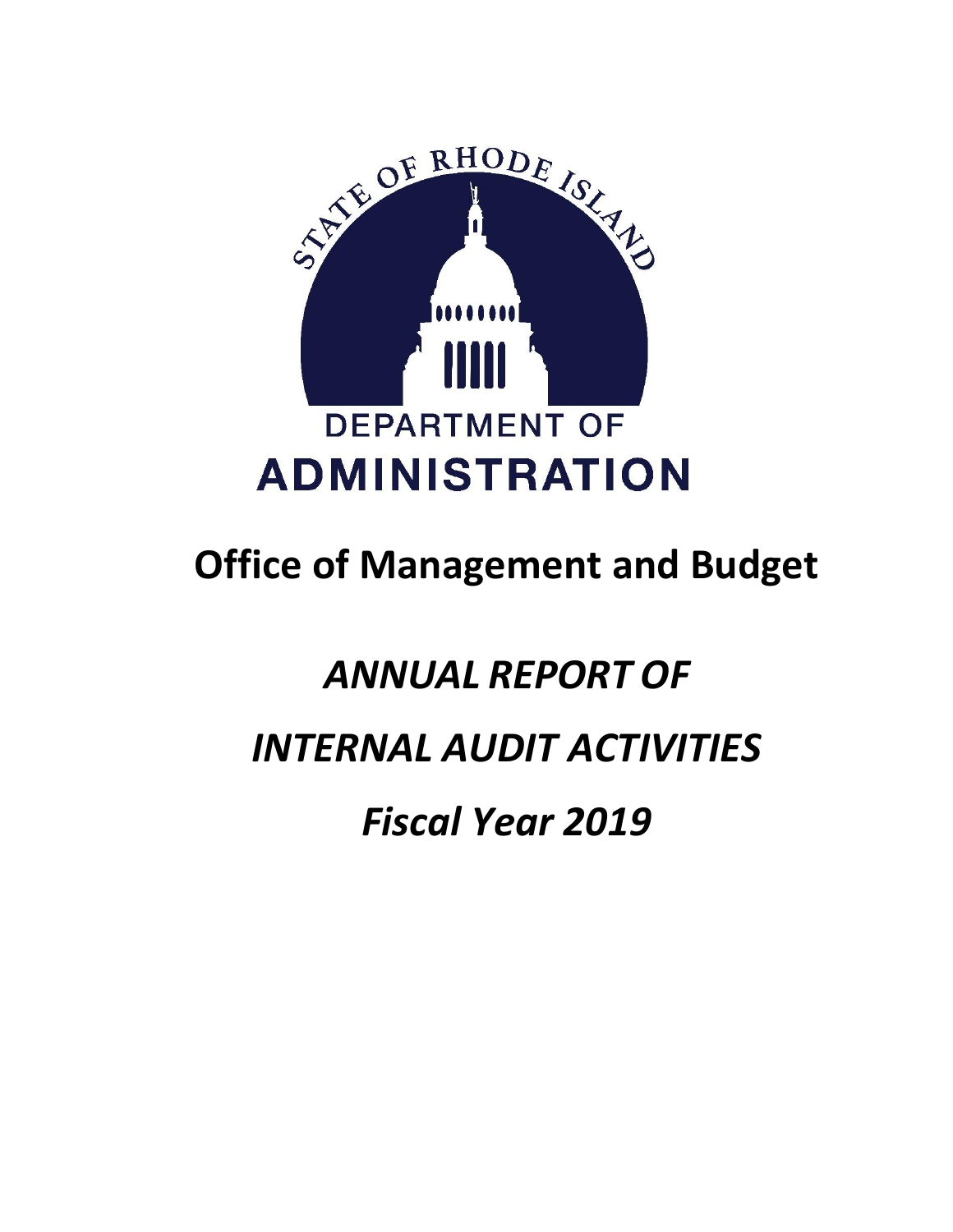# **Contents**

<span id="page-1-0"></span>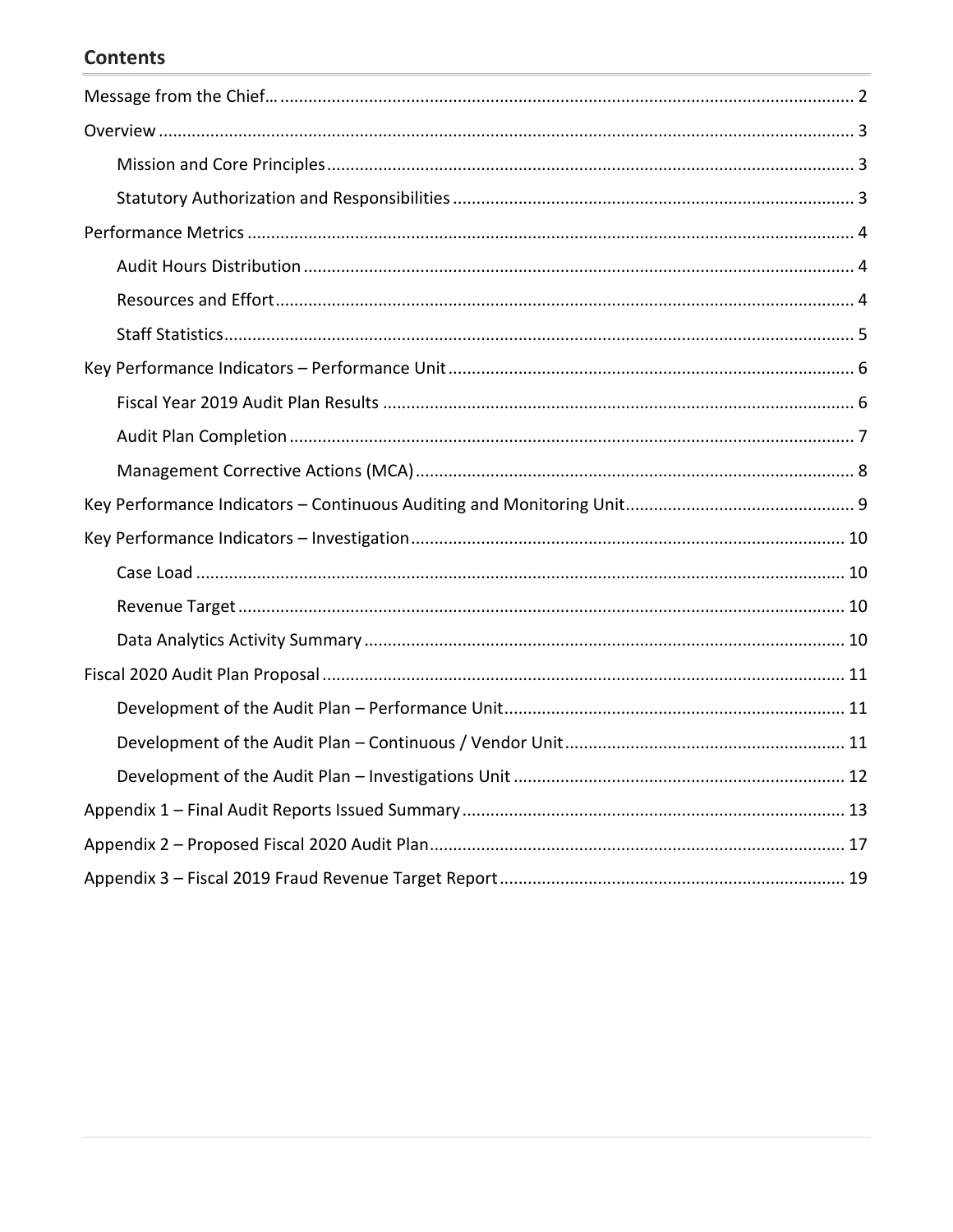# **Message from the Chief…**

On behalf of the Office of Internal Audit, I am pleased to present the Fiscal Year 2019 Annual Report of Internal Audit Activities. The purpose of this report is to obtain approval of the FY 2020 Annual Audit Plan, to demonstrate that the internal audit function is operating as intended, and to establish our accountability to the Internal Audit Advisory Group through the reporting of metrics.

The role of the Office of Internal Audit (OIA) is to work proactively with management to navigate risks and provide assurance that existing governance, risk management, and control processes are in place and optimized for effective and efficient risk mitigation. This report highlights statistical details about our unit's performance metrics and utilization of resources. Also, this report includes the outcomes of key activities performed by Internal Audit during Fiscal Year 2019 to help management identify and address significant risks facing the Executive Branch of government.

During Fiscal Year 2019, the OIA completed 10 audits and made 77 recommendations to improve operations or to strengthen internal controls. We have also responded to departments and agencies requests providing examples of best practices and opinions regarding controls over processes or other management advisory services.

In addition to the internal audit function for the State, OIA is responsible for enterprise-wide fraud, waste, and abuse oversight, especially within the Department of Human Services and Executive Office of Health and Human Services. The OIA fraud detection and prevention unit collaborates with other executive branch agency fraud units and the Rhode Island State Police White Collar Crime Unit and the Office of the Attorney General.

I would like to thank the Audit Advisory Group, the Department of Administration Director and the Office of Management and Budget Director for their continued support. I would also like to thank the Internal Audit staff for all their hard work, continued dedication to the citizens of our State, and to the internal audit profession.

Sincerely,

Dorothy Z. Pascale, CPA, CFF

Chief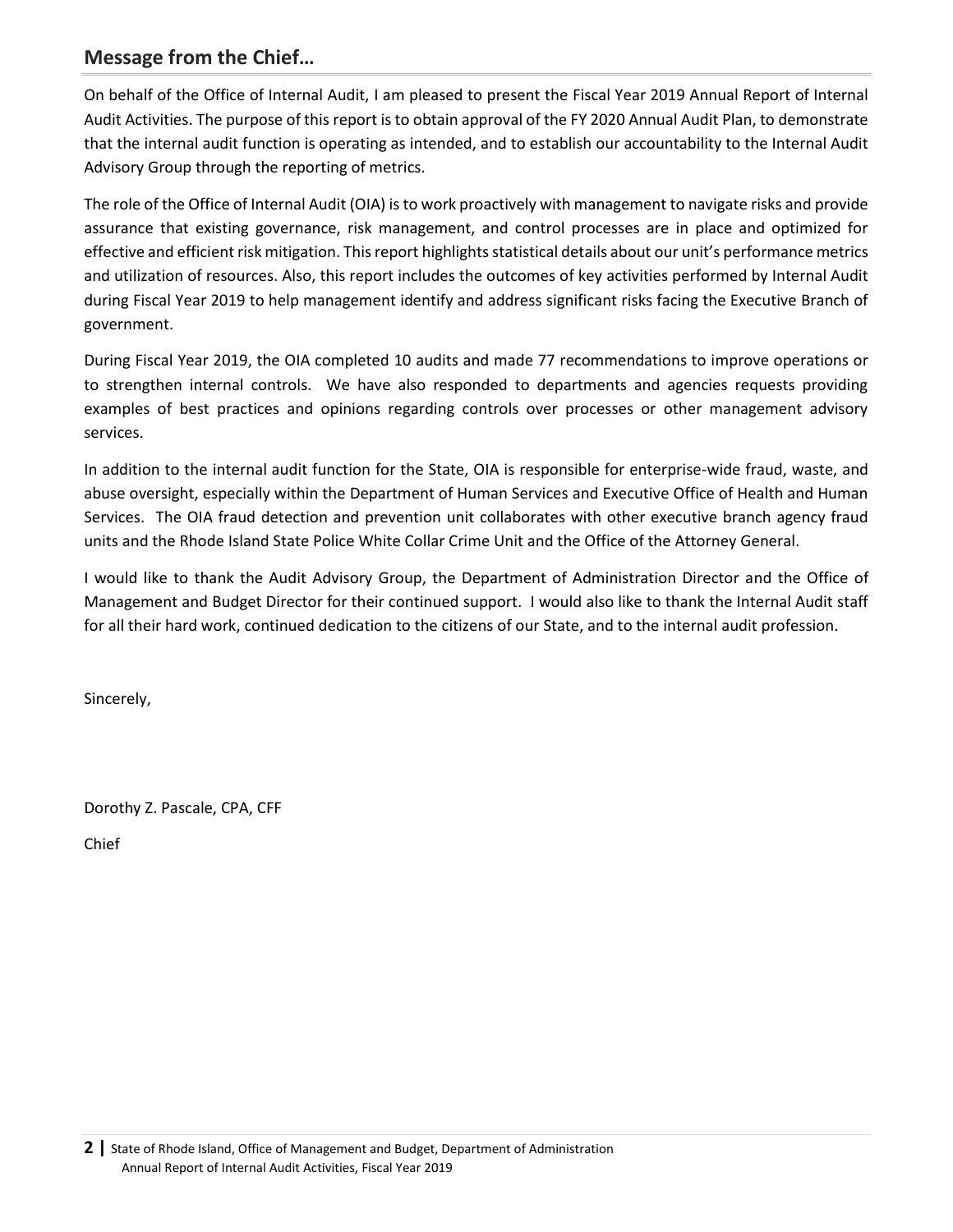# <span id="page-3-0"></span>**Overview**

#### <span id="page-3-1"></span>**Mission and Core Principles**

The mission of the Office of Internal Audit is to enhance and protect organizational value by providing riskbased and objective assurance, advice and insight. The core principles that guide us are:

- Demonstrating integrity, competence and due professional care
- Being objective and independent
- Aligning with management's strategies, objectives and risks
- Demonstrating quality and continuous improvement
- Being insightful, proactive and future-focused
- Promoting organizational improvement

#### <span id="page-3-2"></span>**Statutory Authorization and Responsibilities**

The Office of Internal Audit (OIA) was established to conduct all audits required by the Department of Administration. The OIA performs the auditing function for the Executive Branch of State Government and is organized within the Department of Administration, Office of Management and Budget. OIA reports functionally to the Internal Audit Advisory Group (Group) and administratively to the Director of the Office of Management and Budget (OMB). Its authority is given under [Rhode Island General Law Chapter 35-7.1](http://webserver.rilin.state.ri.us/Statutes/TITLE35/35-7.1/INDEX.HTM) which allows OIA:

- $\checkmark$  To conduct audits of any state department, state agency, or private entity that is a recipient of state funding, or state grants, as deemed necessary or expedient by the Office of Internal Audit. Audits may be made relative to financial affairs, or the economy and efficiency of management of each department and agency. The Office of Internal Audit shall determine which such audits shall be performed in accordance with a risk-based evaluation.
- $\checkmark$  To conduct investigations, or management advisory and consulting services upon request of the Governor or the General Assembly.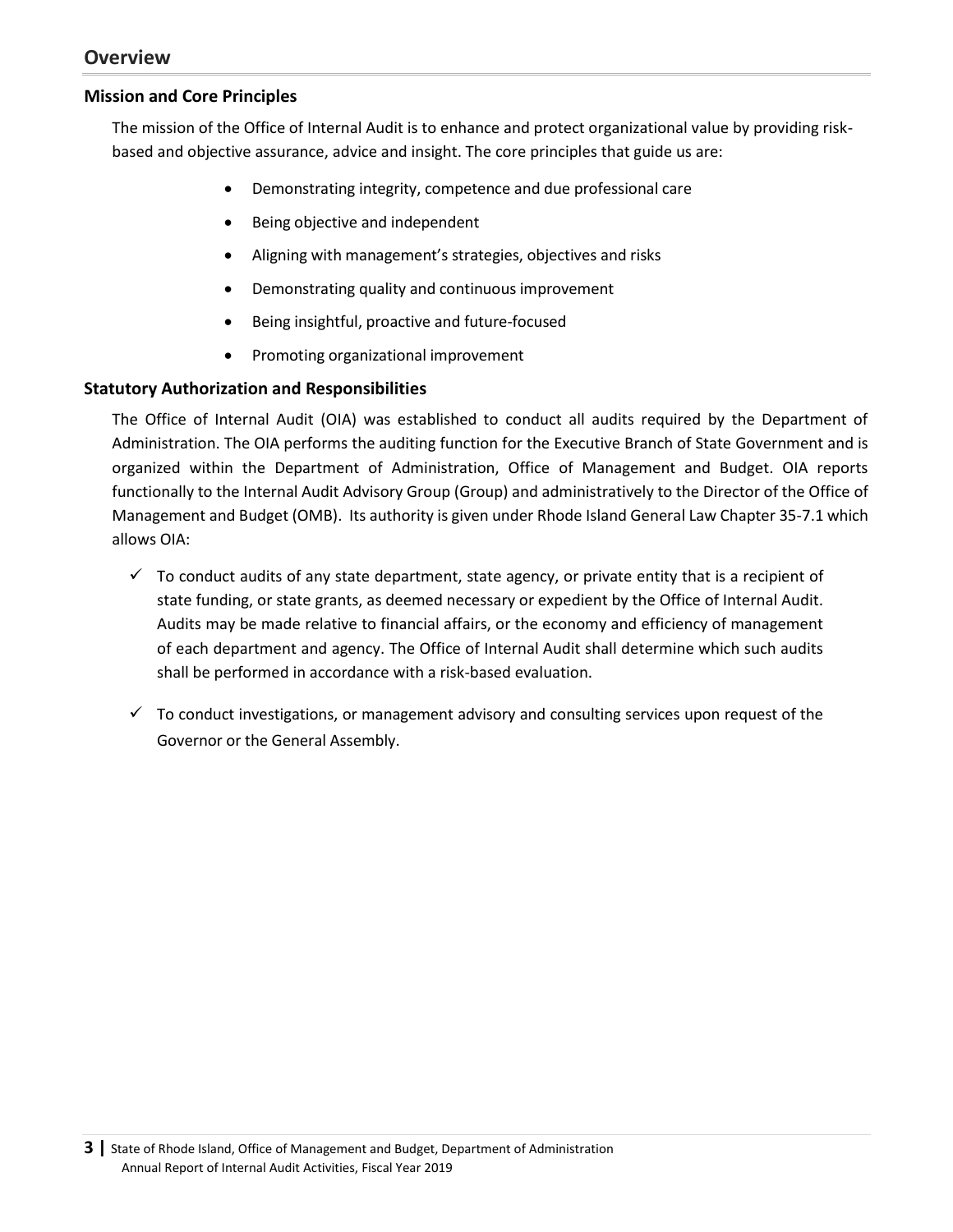# <span id="page-4-1"></span><span id="page-4-0"></span>**Audit Hours Distribution**

The target goal is 70-75% of total hours for Audit, Investigations, and Advisory Services. FY 2019 total for these three categories (29,491.95 hours) is 70% of total hours (42,287); meeting the target goal for the fiscal year. The chart below illustrates the distribution of staff hours.



#### <span id="page-4-2"></span>**Resources and Effort**

As depicted in the following chart, the OIA experienced a second year of above average turnover specifically within the Investigations (38%) and Performance (50%) units. Headcount levels were impacted due to separation from service; most staff posted to higher level positions in the private sector. Reduction of audit plan completion performance metric was a direct result of this turnover.

| <b>Office of Internal Audit Staff Statistics</b> |               |               |                   |  |  |
|--------------------------------------------------|---------------|---------------|-------------------|--|--|
|                                                  | <b>FY19</b>   | <b>FY19</b>   | <b>Prior Year</b> |  |  |
|                                                  | Plan          | <b>Actual</b> | Actual            |  |  |
| Investigators                                    | 8             | 8             | 6                 |  |  |
| <b>Audit Staff</b>                               | 17            | 10.5          | 12                |  |  |
| <b>Grants Management</b>                         | 3             | 2.5           | 3                 |  |  |
| Data Analytics Total                             | $\mathcal{P}$ | $\mathcal{P}$ | $\mathcal{P}$     |  |  |
| <b>Authorized Average</b>                        | 30            | 24            | 24                |  |  |
| <b>Actual Filled Percent</b>                     | 30            | 20.3          | 19                |  |  |
| <b>Filled Ending Head</b>                        | 97%           | 68%           | 79%               |  |  |
| count Turnover                                   | 29            | 28            | 24                |  |  |
|                                                  | 8%            | 34%           | 26%               |  |  |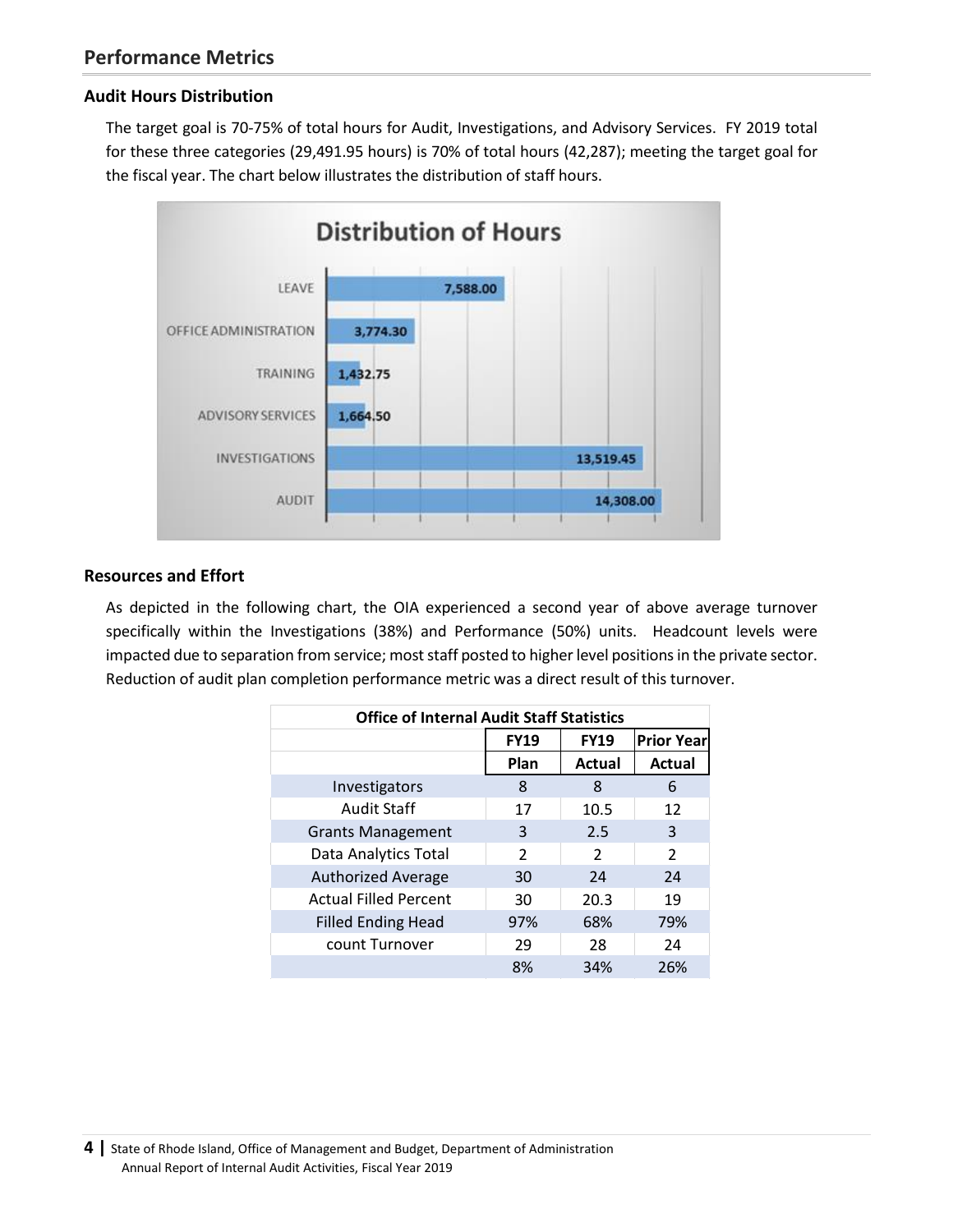# <span id="page-5-0"></span>**Staff Statistics**

Internal Audit Program Staffing provides statistics benchmarked against the plan and prior year figures. A summary of statistics about experience, education, professional certifications and training are also included. During this past fiscal year, three of our staff members achieved their Certified Fraud Examiner credential, one staff received her Certified Public Accountant (CPA) license, and two staff are actively pursuing the Certified Internal Auditor credential.

|                                                      | <b>FY 19</b> | <b>Prior Year</b> |          |
|------------------------------------------------------|--------------|-------------------|----------|
|                                                      | Actual       | Actual            | % Change |
| <b>Qualifications</b>                                |              |                   |          |
| Average Years Total Audit Experience                 | 7.4 years    | 11 years          | -49%     |
| Average Years OIA Audit Experience                   | 3.28 years   | 4 years           | $-22%$   |
| Percent of Audit Staff with Bachelor Degree          | 100%         | 100%              | 0        |
| Percent of Audit Staff with Advanced Degrees         | 52%          | 14%               | 73%      |
| Training hours per auditor*                          | 42           | 42                | n/a      |
| Training hours per fraud auditor*                    | 20           | 20                | n/a      |
| Percent of Staff holding Professional Certifications | 44%          | 41%               | 7%       |

\*Required training hours are based on certifications.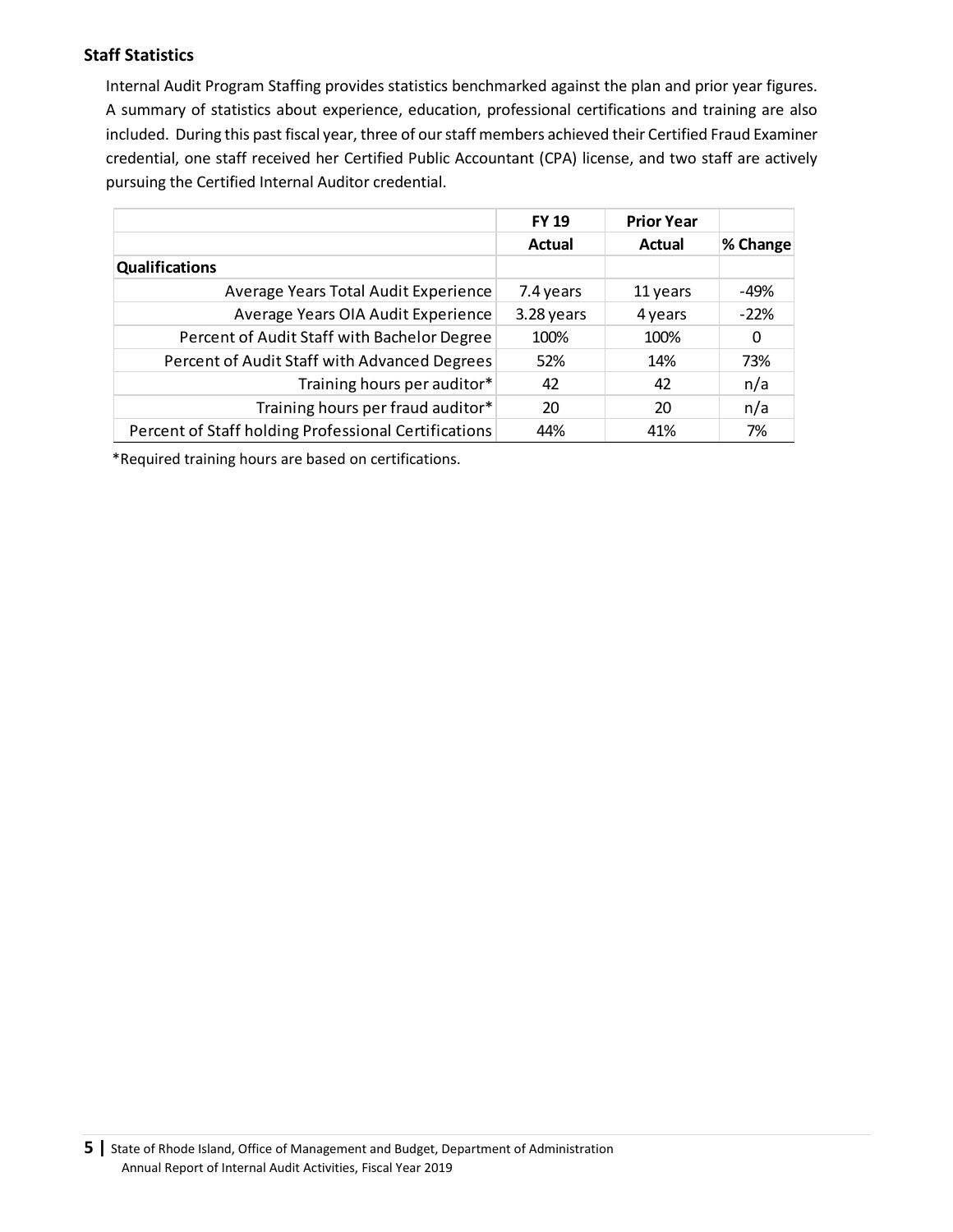# <span id="page-6-1"></span><span id="page-6-0"></span>**Fiscal Year 2019 Audit Plan Results**

Our Fiscal Year 2019 planned audits were an ambitious mix of quasi, financial control and strategic risk audits with a continued emphasis towards examining higher risk programs or agencies for which we have not had a presence.

A complete list of performance and vendor audits performed during the fiscal year can be found at Appendix 1.

We completed and reported 10 performance audits during the fiscal year; 5 from the FY 19 plan, 2 carryovers from FY 18, and  $3<sup>1</sup>$  quasi-public agency audits. Further, 3 audits from the FY 19 plan are currently issued for management comment and 2 audits are being carried over to FY 20.<sup>2</sup>

The three reports currently issued for management comment include audits of: The Office of the Attorney General's construction of its customer service building, the Department of Health Customer Service Division, and the Department of Elementary & Secondary Education, Metropolitan Career and Technical School.

There are 77 Management Corrective Actions that are included within these reports.

In addition to the audits noted above, we assisted the following divisions with management advisory services:

- Office of Management & Budget- Government Efficiency Commission
- Division of Human Resources- Personnel Reform
- Department of Human Services, Veteran's Home- Staffing Analysis
- Division of Capital Management and Maintenance- Building Consolidation Analysis
- Office of Diversity, Equity and Opportunity- Complaint Process
- DEM/DCAMM Fleet Analysis
- HR Job Classification requiring licensing validation
- Division of Human Resources Employee Benefits RFP evaluation assistance
- Fiscal review of DHS service provider
- BHDDH employee embezzlement

 $\overline{a}$ 

<sup>1</sup> Dedicated staff were assigned to perform a portion of the audit procedures for the Narragansett Bay Commission audit.

<sup>&</sup>lt;sup>2</sup> The management corrective action for these audits will be discussed in the FY 20 first quarterly reporting.

**<sup>6</sup> |** State of Rhode Island, Office of Management and Budget, Department of Administration Annual Report of Internal Audit Activities, Fiscal Year 2019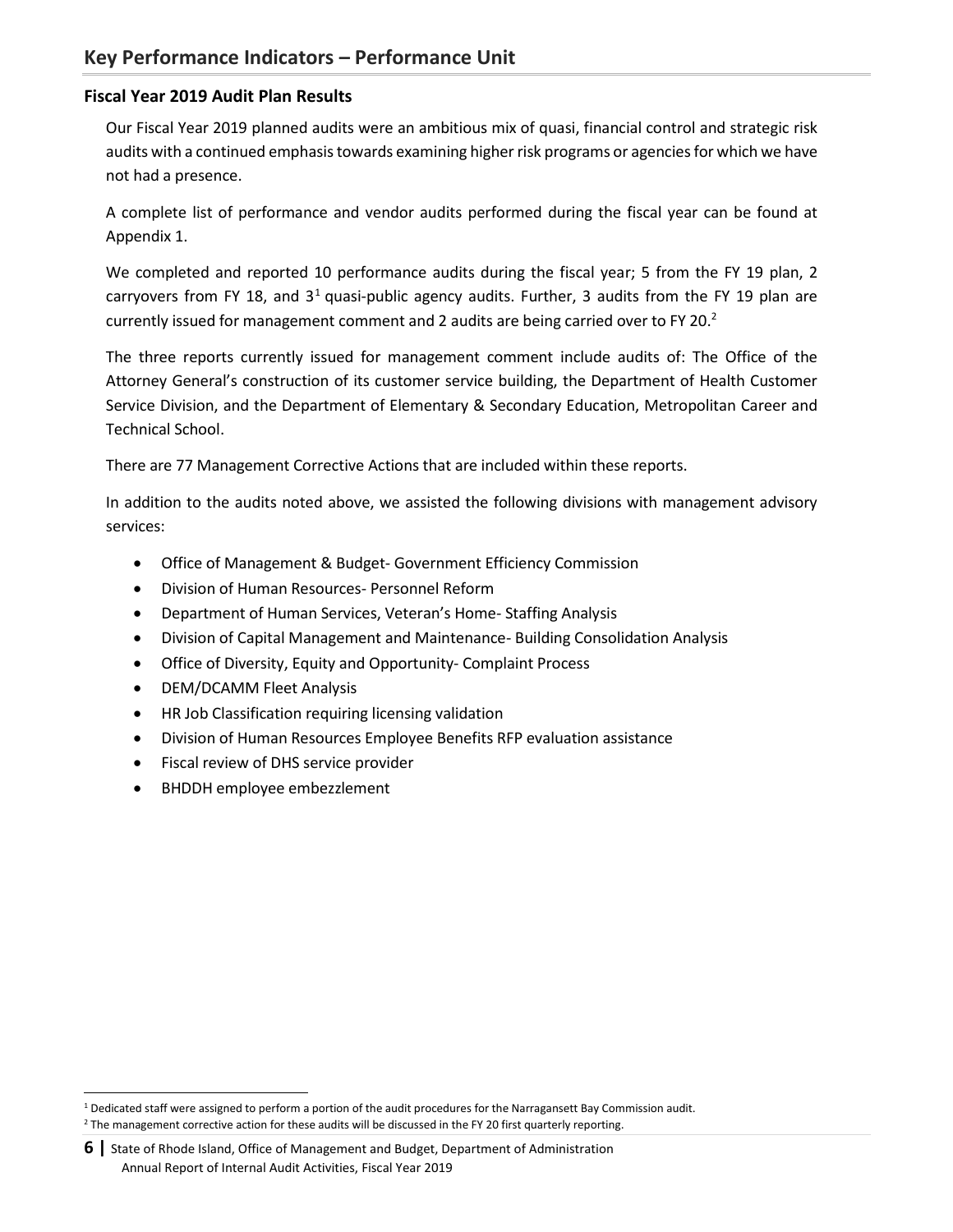#### <span id="page-7-0"></span>**Audit Plan Completion**

The increased reputational, fraud and financial risks associated with the deployment of the Department of Human Services eligibility system continues to affect the enterprise wide assessment of control risks and the resulting audit plan and fraud unit caseload. During Fiscal Year 2019 the established benchmark for audit plan completion was 70%; however, the target was slightly missed with 67% of the plan completed. The decrease is directly related to the Performance Audit Unit having a 50% turnover rate and staff with less than two years of internal audit experience. The following chart is inclusive of the three reports issued for management comment as of fiscal year end.



The risks addressed pertinent to the audits completed include the following:

| <b>Risk</b>                                 | <b>Count of Audits</b> |
|---------------------------------------------|------------------------|
| <b>Degradation of Assets</b>                | 3                      |
| Failure to Achieve Organizational goals     | 8                      |
| <b>Failure to Collect Revenue</b>           | $\mathfrak{D}$         |
| <b>Improper Payments</b>                    | 5                      |
| Inefficient deployment of resources & funds | 8                      |
| IT Does not meet user needs                 | $\overline{2}$         |
| Misappropriation of resources/funds         | $\mathcal{P}$          |
| Noncompliance with laws, rules & regs       | 10                     |
| Unreliable Data                             |                        |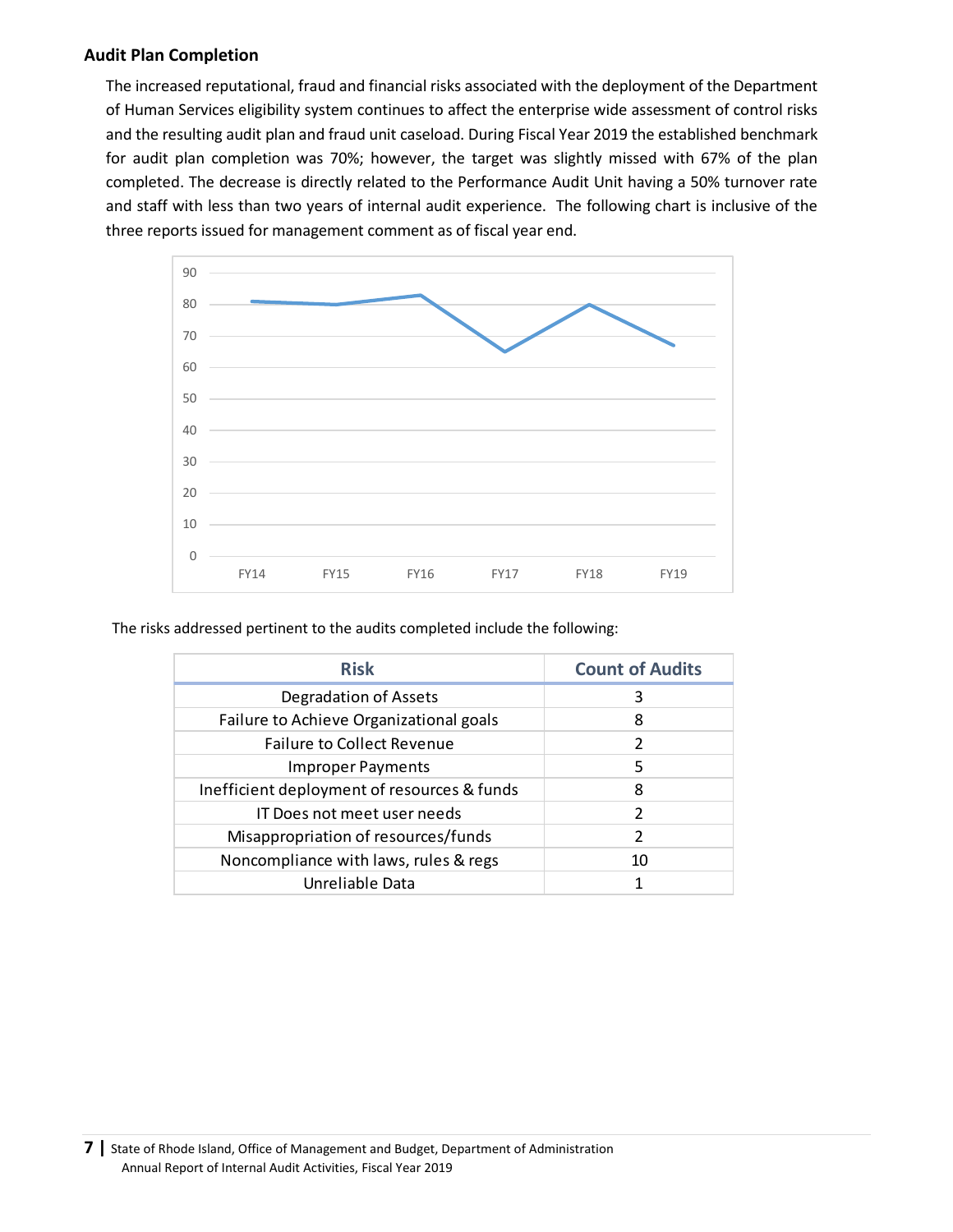# <span id="page-8-0"></span>**Management Corrective Actions (MCAs)**

#### *MCA Comparison to Hours*

Our FY 19 audit program work produced 10 public audit reports resulting in 77 MCAs. Comparison of MCAs and Hours for the public audit reports are summarized in the below chart.

| <b>Functional Area</b> | # of MCA | <b>Total Hours</b> |     | MCA %   Hours % |
|------------------------|----------|--------------------|-----|-----------------|
| Legislative Mandated   |          |                    | 0%  | 0%              |
| Auxiliary/Bus Dev      | 57       | 3,565.00           | 74% | 56%             |
| Financial Management   | 15       | 2,314.00           | 19% | 36%             |
| Quasi Audit            |          | 485.50             | 7%  | 8%              |

Of the 77 MCAs issued 14 (17%) were closed prior to the release of this report. The remaining 63 are classified as follows:

- $\triangleright$  Elevated Risk: 25
- ➢ Intermediate Risk: 36
- ➢ Minimal Risk: 2

# *Outstanding MCA Summary*

MCAs are classified initially as open and are only moved to closed status after validation by auditors that the agreed upon corrective actions have been completed by management, the associated risk has been adequately mitigated and sustainable improvement has been achieved, or management has documented the acceptance of risk. As of fiscal 2019 close, no elevated risks were accepted by management. Further, no management corrective action is more than six months past due as detailed blow.

| <b>Outstanding MCA</b>   |     |  |  |  |
|--------------------------|-----|--|--|--|
| Fiscal 18 Balance        | 49  |  |  |  |
| Fiscal 19 Issued         | 77  |  |  |  |
| Fiscal 19 Closed         | -60 |  |  |  |
| <b>Fiscal 19 Balance</b> |     |  |  |  |

As noted above, 66 recommendations for improvement are outstanding. Of this amount 62 (or 94%) are not yet due in accordance with our statute. The status/aging of the outstanding corrective actions is shown in the chart below.

| <b>Outstanding Management Corrective Action</b> |                             |                |                         |               |               |             |              |                    |
|-------------------------------------------------|-----------------------------|----------------|-------------------------|---------------|---------------|-------------|--------------|--------------------|
| Time Period Outstanding                         |                             | <b>Not Due</b> |                         | 0-3 Months    | 3-6 Months    | 6-12 Months | 12+ Months   | <b>Grant Total</b> |
|                                                 | <b>Risk Levell Medium I</b> | <b>High</b>    | Low                     | <b>Medium</b> | <b>Medium</b> | N/A         | <b>High</b>  |                    |
| Project                                         |                             |                |                         |               |               |             |              |                    |
| RIDE-Rhode Island School For the Deaf           |                             |                |                         |               | 3             |             |              |                    |
| <b>BHDDH-Developmental Disabled</b>             |                             | 4              |                         |               |               |             |              | 11                 |
| <b>BHDDH-RICLAS</b>                             | 12                          |                | $\mathcal{P}$           |               |               |             |              | 21                 |
| <b>CCRI-Internal Payroll</b>                    | 5                           |                |                         |               |               |             |              | 8                  |
| <b>RIC-Internal Payroll</b>                     | 6                           | 4              |                         |               |               |             |              | 10                 |
| URI- Internal Payroll                           | 4                           |                |                         |               |               |             |              |                    |
| Quasi-Narragansett Bay Commission               |                             |                |                         |               |               |             |              |                    |
| DHS- Child Support                              |                             | 4              |                         |               |               |             |              | 4                  |
| <b>Grand Total</b>                              | 35                          | 25             | $\overline{\mathbf{z}}$ | 1             | 3             | $\bf{0}$    | $\mathbf{0}$ | 66                 |

<span id="page-8-1"></span>**8 |** State of Rhode Island, Office of Management and Budget, Department of Administration Annual Report of Internal Audit Activities, Fiscal Year 2019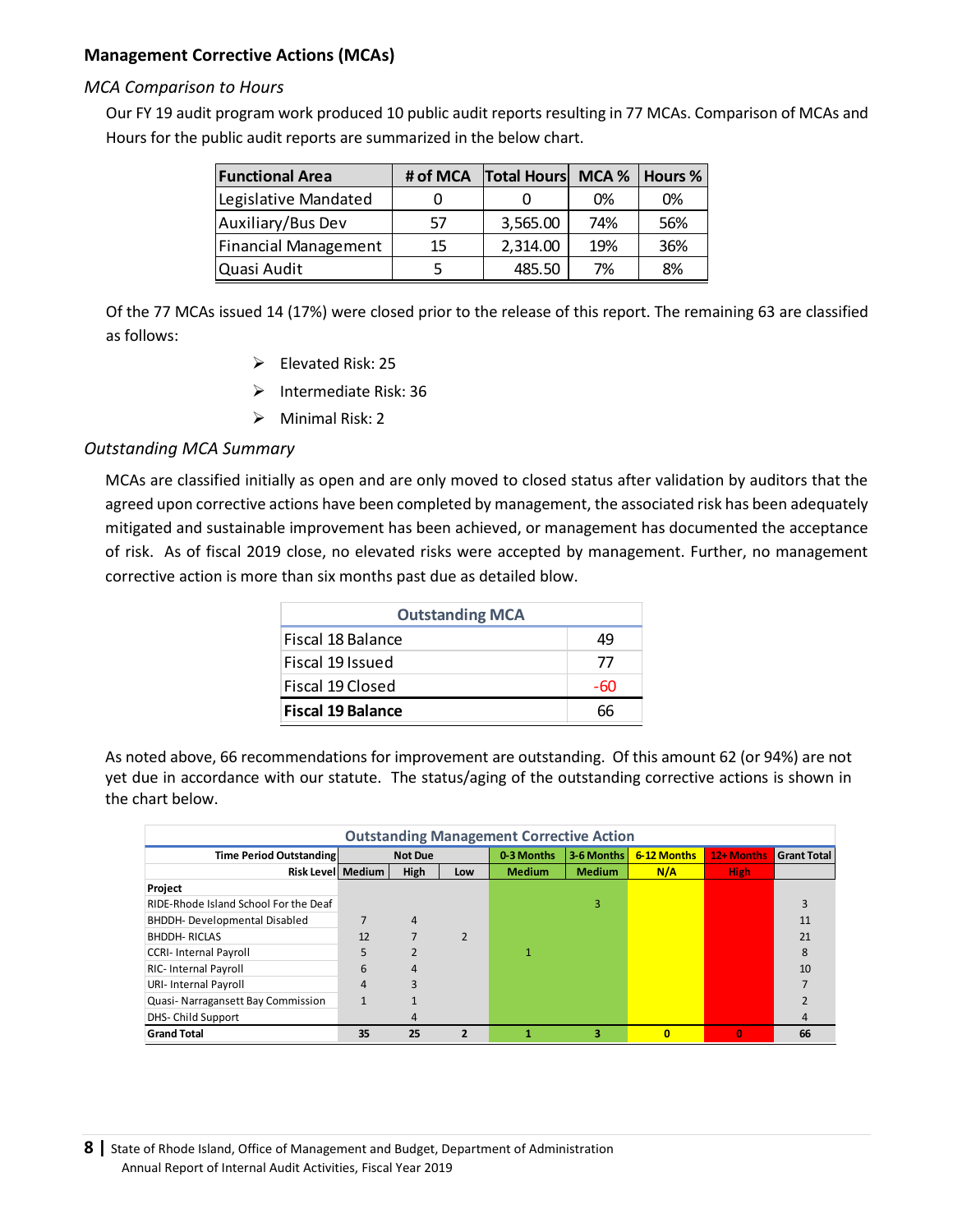Three Vendor Compliance audits were conducted during FY 19, in addition to the mandated work, resulting in questioned and disallowed costs as summarized below**.** 

A questioned cost results from a lack of or inadequate supporting documentation:

- to justify the expense of state funds
- does not identify the source of funds to support a cost.

A disallowed cost result from:

- an alleged violation of a provision of a law, regulation, contract, grant, cooperative agreement, or other agreement or document governing the expenditure of funds, or
- a finding that the expenditure of funds for the intended purpose is unnecessary or unreasonable.

Unexpended funds are referenced in the contract as follows:

*The Contractor agrees any unexpended funds from this agreement are to be returned to the Department at the end of the time of performance unless the Department gives written consent for their retention.*

# **Questioned, Disallowed & Unexpended Funds found during FY19:**

| Questioned                           | \$182,130.60 |
|--------------------------------------|--------------|
| <b>Disallowed</b>                    | \$73,554.27  |
| Unexpended (applicable to DCYF only) | \$181,983.39 |
| Total                                | \$437,668.26 |

Additionally, 67 indirect cost rate reviews were completed in FY 2019 with a 40-day average turnover rate from date of submission to approval or correction. Based upon the complexity of the Federal Acquisition Register (FAR), timing of the submissions, and staffing experience this 40-day turnover rate exceeded our expectation of 60 days.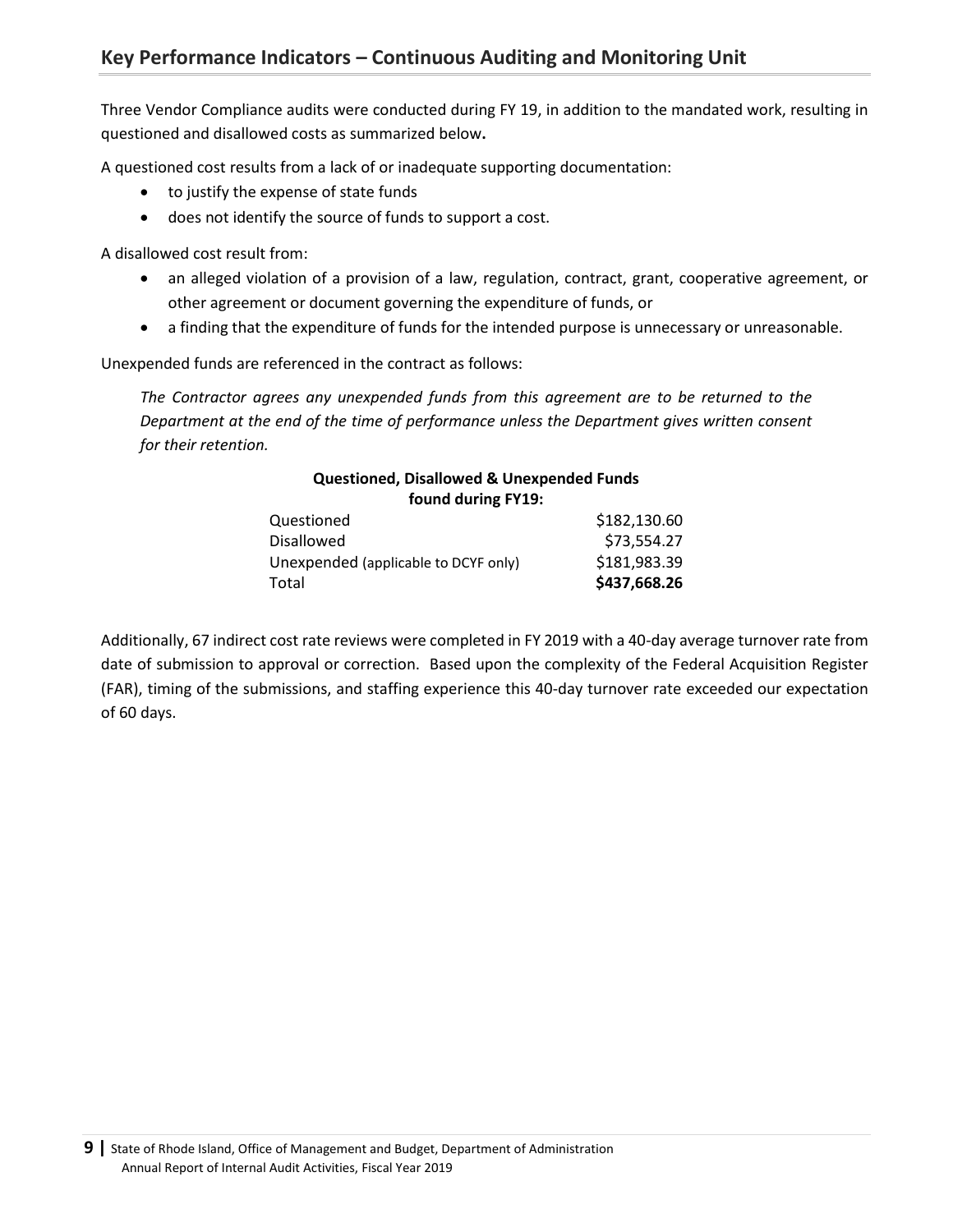# <span id="page-10-1"></span><span id="page-10-0"></span>**Case Load**

The unit experienced significant turnover as previously noted in this report. Additionally, during FY 2019 the data analytics team generate new reports identifying more than 6,000 leads for this investigative team.

Case load inventory to staff ratios are:

- $\triangleright$  Identified: 1032 : 1
	- ➢ Assigned: 54 : 1

The chart below summarizes the current case load information.

|                                          | Identified |                  |                   |                  | Assigned (Disposition Type = Fraud) |                 |  |
|------------------------------------------|------------|------------------|-------------------|------------------|-------------------------------------|-----------------|--|
| Description                              | # Cases    | Gross \$         | *State Share \$   | # Cases Gross \$ |                                     | *State Share \$ |  |
| Data Analytics                           | 6,126      | \$17,762,574.00  | 1,776,257.40<br>S | 144              | \$317,666.73                        | 31,766.67       |  |
| Fraud Hot Line Tips                      | 451        | \$214,579.95     | 21,458.00         | 51               | \$157,005.84                        | 15,700.58       |  |
| <b>Fraud Website</b>                     | 189        | \$162,922.30     | 16,292.23         | 20               | $$76,867.22$ \$                     | 7,686.72        |  |
| Other                                    | 154        | $$556,642.72$ \$ | 55,664.27         | 104              | \$504,654.12                        | 50,465.41       |  |
| Referred from Field Offices              | 157        | \$290,650.47     | 29,065.05         | 60               | \$221,954.64                        | 22,195.46       |  |
| Referred from Other Agencies             |            | $$24,032.35$ \$  | 2,403.24          |                  | $$17,031.40$ \$                     | 1,703.14        |  |
|                                          |            |                  |                   |                  |                                     |                 |  |
| <b>Grand Total</b>                       | 7,082      | \$19,011,401.79  | \$1,901,140.18    | 381              | \$1,295,179.95                      | \$129,518.00    |  |
| <sup>*</sup> State Share is 10% of gross |            |                  |                   |                  |                                     |                 |  |

#### <span id="page-10-2"></span>**Revenue Target**

The fiscal budget established a general revenue target of \$3M for fiscal year 2019. OIA progress to achieving this revenue target was documented in a memo which is attached as Appendix 3.

#### <span id="page-10-3"></span>**Data Analytics Activity Summary**

The following is an example of the current activities. These cases have not been fully vetted and are not currently in the queue for the Investigation Unit.

| <b>Suspected Fraud, Waste or Abuse</b>                   |                    |                           |                                                                   |  |  |  |
|----------------------------------------------------------|--------------------|---------------------------|-------------------------------------------------------------------|--|--|--|
| <b>Dataset</b>                                           | Suspected<br>Cases | <b>High Risk</b><br>Cases | <b>High Risk Description</b>                                      |  |  |  |
| Incarceration                                            | 8                  |                           | 5 Spending while incarcerated                                     |  |  |  |
| Deceased                                                 | 34                 | 17                        | Indentity Theft (Spending while deceased)                         |  |  |  |
| <b>IEBT Cards Issues</b>                                 | 1,040              |                           | 207 Person with 6 or more EBT card replacements                   |  |  |  |
| <b>Out of State Transactions</b>                         | 407                |                           | 407 No RI purchased in prior 3 months                             |  |  |  |
| <b>Suspicious Transactions</b>                           | 226                | 35                        | Person with 7 or more total frequent<br>transactions in one store |  |  |  |
| Unreported Income (WC, CS, SWICA, UI)<br>SNAP, RIW, CCAP | 414                |                           | 414 Not reporting income                                          |  |  |  |
| Unreported Income (WC, CS, SWICA, UI)<br><b>MA</b>       | 1,305              | 1,305                     | Bridges not RDOCing, closing cases                                |  |  |  |
| PARIS/Lexis/Nexis – MA, CCAP, SNAP                       | 9,339              |                           | 3,736 Receiving Benefits in more than 1 state                     |  |  |  |
| <b>Grand Total</b>                                       | 12,773             | 6,126                     |                                                                   |  |  |  |

As of May 2019, the Human Services eligibility system functionality for PARIS/two state match is operating. As of June 1, 2019, the OIA will no longer be responsible for tracking this eligibility error.

**<sup>10</sup>** State of Rhode Island, Office of Management and Budget, Department of Administration Annual Report of Internal Audit Activities, Fiscal Year 2019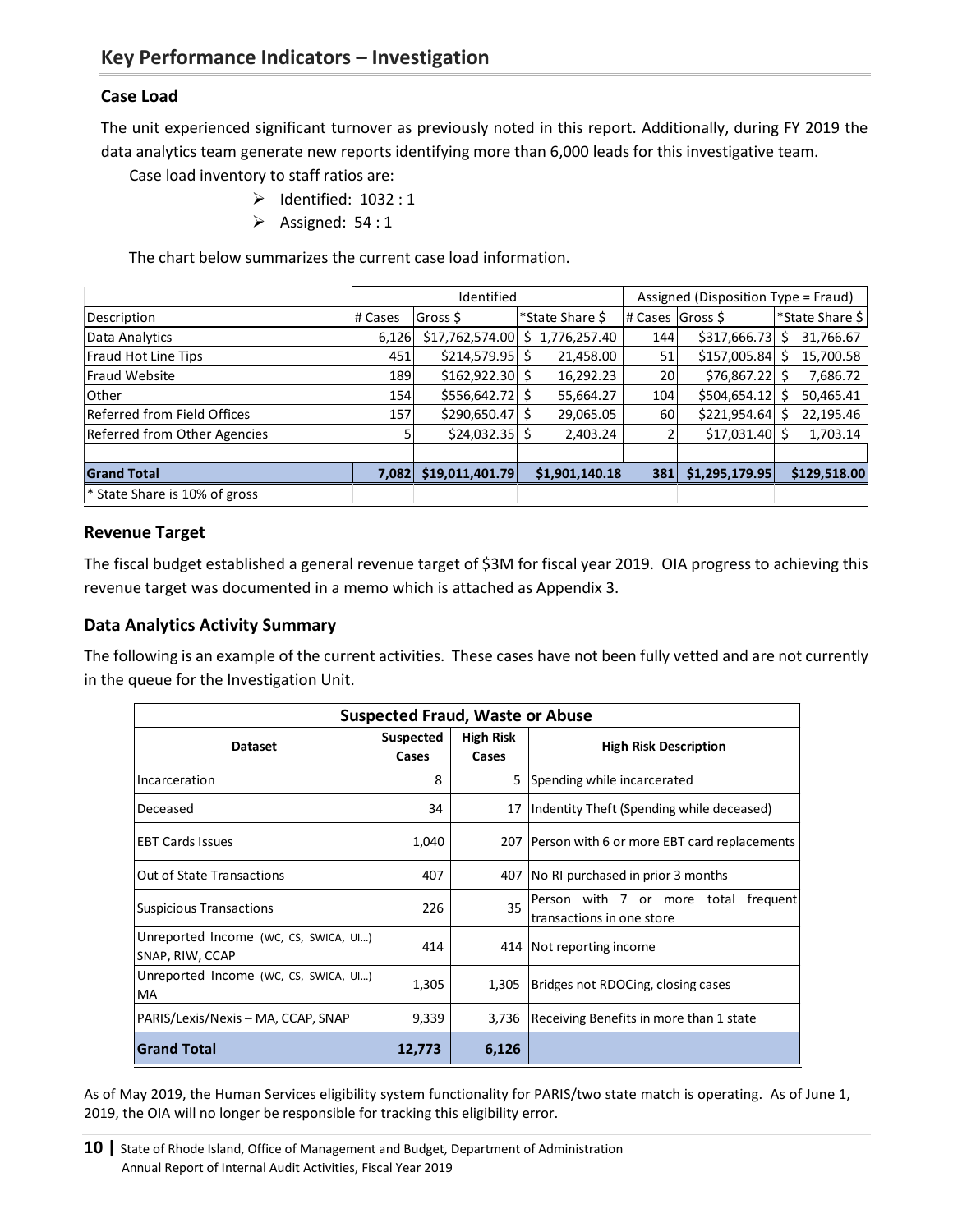# <span id="page-11-1"></span><span id="page-11-0"></span>**Development of the Audit Plan – Performance Unit**

The audit plan is designed through a high-level risk assessment to provide coverage of key risks and allow for an independent review of specific business processes given the existing staff. Key factors that are considered when assessing risk and developing the audit plan include:

- The Financial Integrity & Accountability Survey
- Time since last audit engagement
- Auditor General notable findings
- Budget Analysis
- Management survey assessing strategic, operational, financial, compliance, reputational, and health & safety risks across state agencies

In addition to project selected based on risk assessment results, audit hours are dedicated to:

- Follow-up reviews
- Carry-forward projects
- Management advisory services
- Training, as well as
- Mandated assignments such as performance of the quasi-public agencies, internal service fund inventories, and administration of annual Financial Integrity & Accountability survey

Appendix 2 provides details for the fiscal year 2020 audit plan, carry-forward assignments, and prior year close out activities.

# <span id="page-11-2"></span>**Development of the Audit Plan – Continuous / Vendor Unit**

#### **CONTINUOUS UNIT**

The development of relevant and meaningful continuous audit programs requires the clear definition of the organizations key processes and the controls associated with those processes. Many areas of the State do not have the clearly defined and documented processes and controls required for the implementation of continuous auditing. The Controller scheduled the first agency training to address this issue on June 27, 2019.

#### **DOT CONTROLS MONITORING**

For the FY 2020 audit plan, the continuous unit will prioritize the documentation of processes and the identification of controls points within the Department of Transportation. All identified control points will be evaluated for continuous monitoring and monitoring indicators will be established in cases where practicable.

#### **VENDOR AUDITS**

The unit will concentrate its FY 2020 vendor audits on DOT architecture and engineering vendors as required by the units federal funding source. A risk assessment was conducted for all DOT vendors and audits will be chosen based on that assessment.

Key factors that are considered when assessing risk and developing the audit plan include:

- Time since last audit engagement
- Budget Analysis
- ICR Risk Rating

Appendix 2 provides details for the Fiscal Year 2020 vendor audit plan.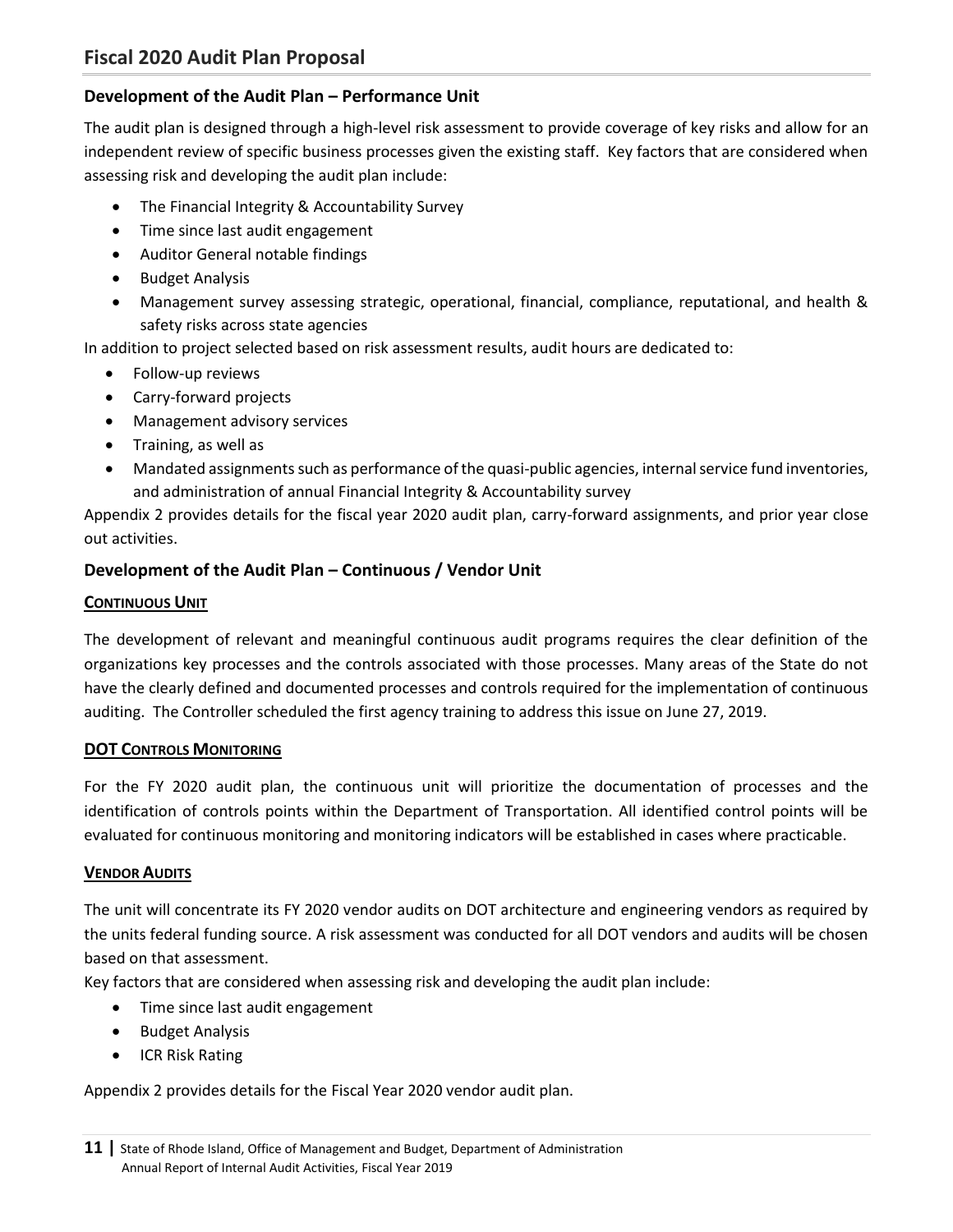# <span id="page-12-0"></span>**Development of the Audit Plan – Investigations Unit**

The investigations unit fiscal 2020 audit plan will focus on the expansion of data analytics, additional EOHHS programs and other benefit programs.

#### **DATA ANALYTICS EXPANSION**

- Utilize vendors to include child support payment history in the unreported income reports and scripts
- Work with DLT to gather Workers Comp payment data into unreported income reports and scripts
- Formalize metrics, in cooperation with EOHHS, for tracking/tending PARIS matches, over income program recipients, data quality controls, and duplicate capitation issuances
- Work with RIFANs/purchasing to create purchase requisition view details for report inclusion

#### **ADDITIONAL EOHHS PROGRAMS**

- Work Medicaid claim activity complaints that are sent from providers (United, Neighborhood) to determine beneficiary fraudulent activity.
- Identify childcare recipient/provider fraud based on leads generated from data analytics.

#### **OTHER BENEFIT PROGRAMS**

• Work with the Department of Labor and Training to develop a procedure for developing investigative leads for one of the agencies benefit programs.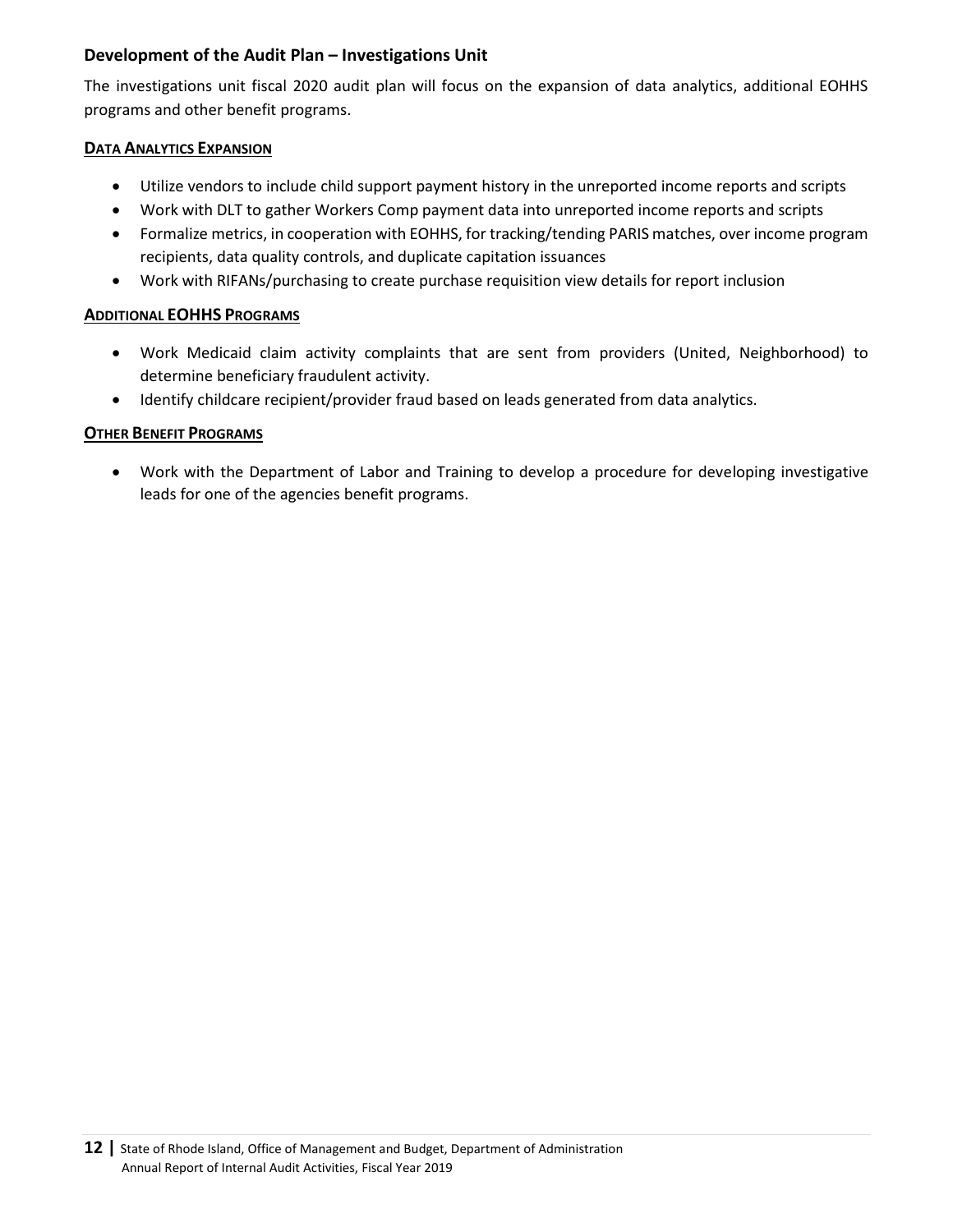# <span id="page-13-0"></span>**Auxiliary/Business Development**

### Department of Administration, HealthSource RI

Complaints received by vendor are not addressed in a timely manner. The vendor did not have adequate check handling procedures.

# Community College of Rhode Island, Internal Payroll

Internal payroll employees are not included in the Annual Affirmative Action Plan. Most positions paid via the internal payroll are not advertised. Student employees exceed the maximum allowed and authorized work hours per the college's policy. Management does not ensure all approvals for part-time employees are received prior to the start of an individual's employment. Employees hired through the internal payroll are not attending online harassment training as required by the RI Board of Education. Management does not have a policy for timely, electronic submission of timesheets. There is no control in place to ensure an employee cannot exceed the parttime annual hour requirement in compliance with Budget Article 1 and the College's internal policy.

#### Rhode Island College, Internal Payroll

Internal payroll employees are not included in the Annual Affirmative Action Plan reported statistics. Most positions paid via the internal payroll are not advertised, and there is no policy to dictate the requirements for advertising positions. Employees hired through the internal payroll are not attending online harassment training as required by the RI Board of Education. Background checks are not performed on internal payroll hires. The college's control over employment forms could be strengthened. There is no control in place to ensure employees do not exceed the part-time annual hour requirement, and management does not provide adequate oversight to prevent an employee from exceeding this requirement. Management does not ensure all approvals for part-time employees are received prior to the start of an individual's employment. Disbursement approvals were not always obtained. Weak controls and oversight of internal payroll timesheets. The College could strengthen its controls over employment contracts.

#### University of Rhode Island, Internal Payroll

Internal payroll employees are not included in the Annual Affirmative Action Plan reported statistics. The University does not advertise temporary part-time positions. No control in place to ensure background checks are performed in accordance with University policy. Employees hired through the internal payroll are not attending online harassment training. Management does not ensure all approvals for part-time employees are received prior to the start of an individual's employment. Weak control and oversight of employment contracts. Inadequate policy for the completion of Bar of Claims form.

# Department of Behavioral Healthcare, Developmental Disabilities and Hospitals, Rhode Island Community Living and Supports Division

Weak control environment prior to November 2019. Weak financial controls over the distribution of funds. Management did not adhere to a policy to reconcile funds and dissolve excess imprest account. Lack of reconciliation procedures in place. Funds not consistently allocated in accordance with Social Security Guidelines and State Regulations. Disbursement authorizations weak to ensure appropriate fund source is used for purchases. Management did not establish a policy to close accounts and remit conserved funds. Inefficient cash out process. Individualized service plans are not completed in accordance with federal regulations. Management does not ensure contract terms for overtime are adhered to. Safety inspections are not performed in accordance with licensing regulations. Management has not maintained adequate insurance coverage. Inadequate oversight of property management. Formal policies and procedures need to be finalized and issued.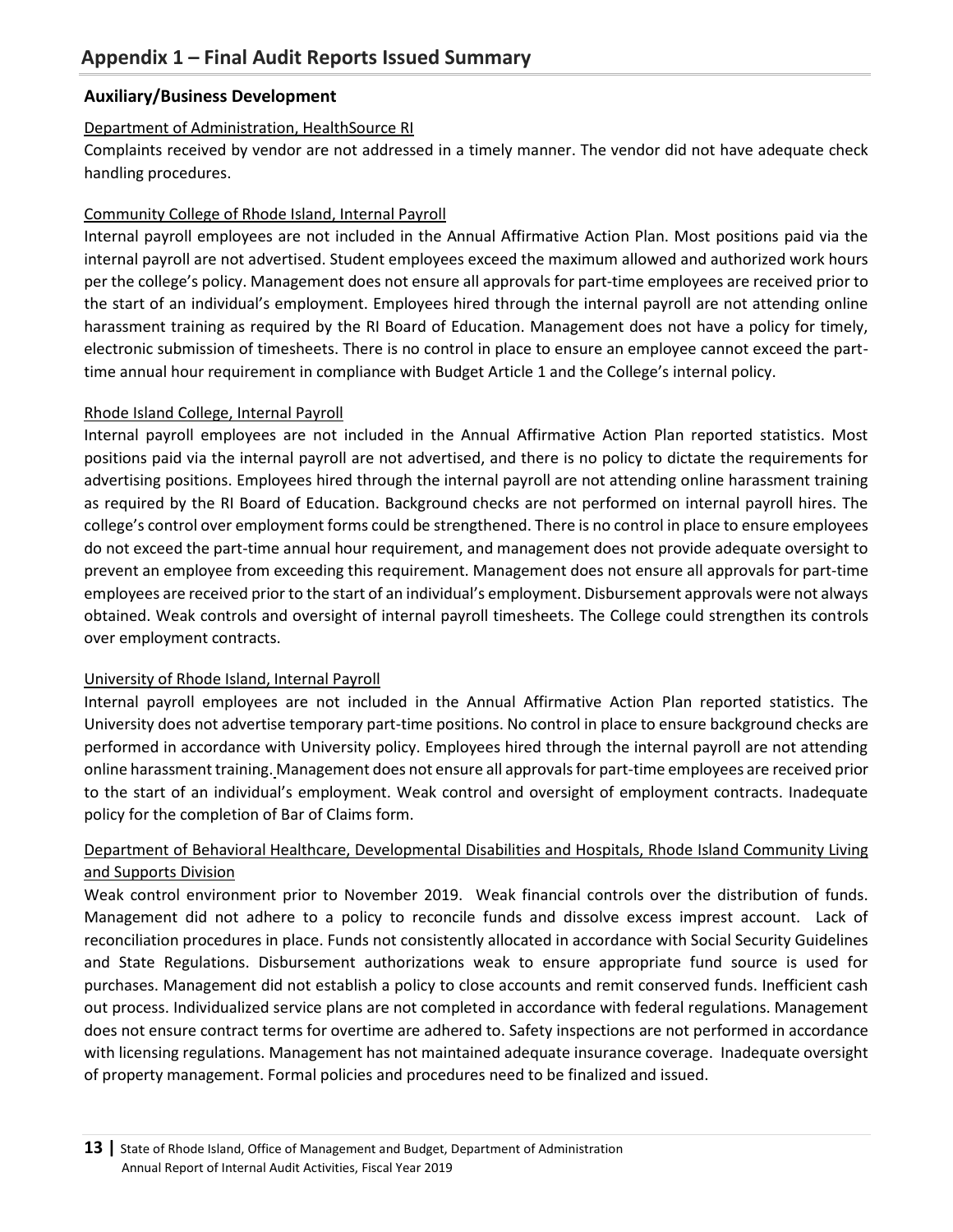# **Financial Controls**

#### Department of Human Services, Child Support Unit

Management does not have procedures for, and does not perform, a reconciliation of child support collection activity. Management does not reconcile the escrow cash account with the escrow liability account timely.

### Department of Behavioral Healthcare, Developmental Disabilities and Hospitals, Developmental Disabilities Division

Budgetary approval controls need improvement. Management does not provide adequate guidance for billing documentation requirements. No control mechanism to provide assurance that invoiced services are provided. Billing data integrity needs improvement.

#### **Legislative Mandate**

#### Department of Administration

- Financial Integrity and Accountability Report
- Quasi-Public Entities (see below)

#### **Quasi-Public Audits**

#### Rhode Island Student Loan Authority

Complied with all Quasi Public Transparency Act disclosures. Management needed to review access rights to network folders and applications containing personally identifiable information and restrict access to only those parties whose job responsibilities required such access.

#### Narragansett Bay Commission

The Agency did not fully comply with all the requirements of the Quasi Transparency Act, specifically the strategic plan was outdated, links to the quarterly contracting reports were broken, and NBC regulations link directed individuals to general Secretary of State regulation page rather than NBC regulations. Management has not implemented a process for electronic pretreatment permit applications. Pretreatment and sewer connection permit fee schedules need to be reviewed an updated. The asset management system reporting functions could be enhanced to streamline the capital asset budget process.

#### Rhode Island Health and Educational Building Corp

Agency complied with all Quasi Public Transparency Act requirements. Procedures performed to evaluate bond issuance methodology, charitable giving, travel and advertising expenses, conflicts of interest and compliance with federal and state laws did not reveal any control weaknesses that rise to the level of reportable.

#### Water Resources Board – Water Suppliers

Review of the assessed fee and calculation of the amount due and paid to the State. Most suppliers complied with the Act, while a handful were delinquent with their payments. As of the date of this report all suppliers are current with reporting and payment. WRB collected approximately \$75,000 and the audit cost \$28,000.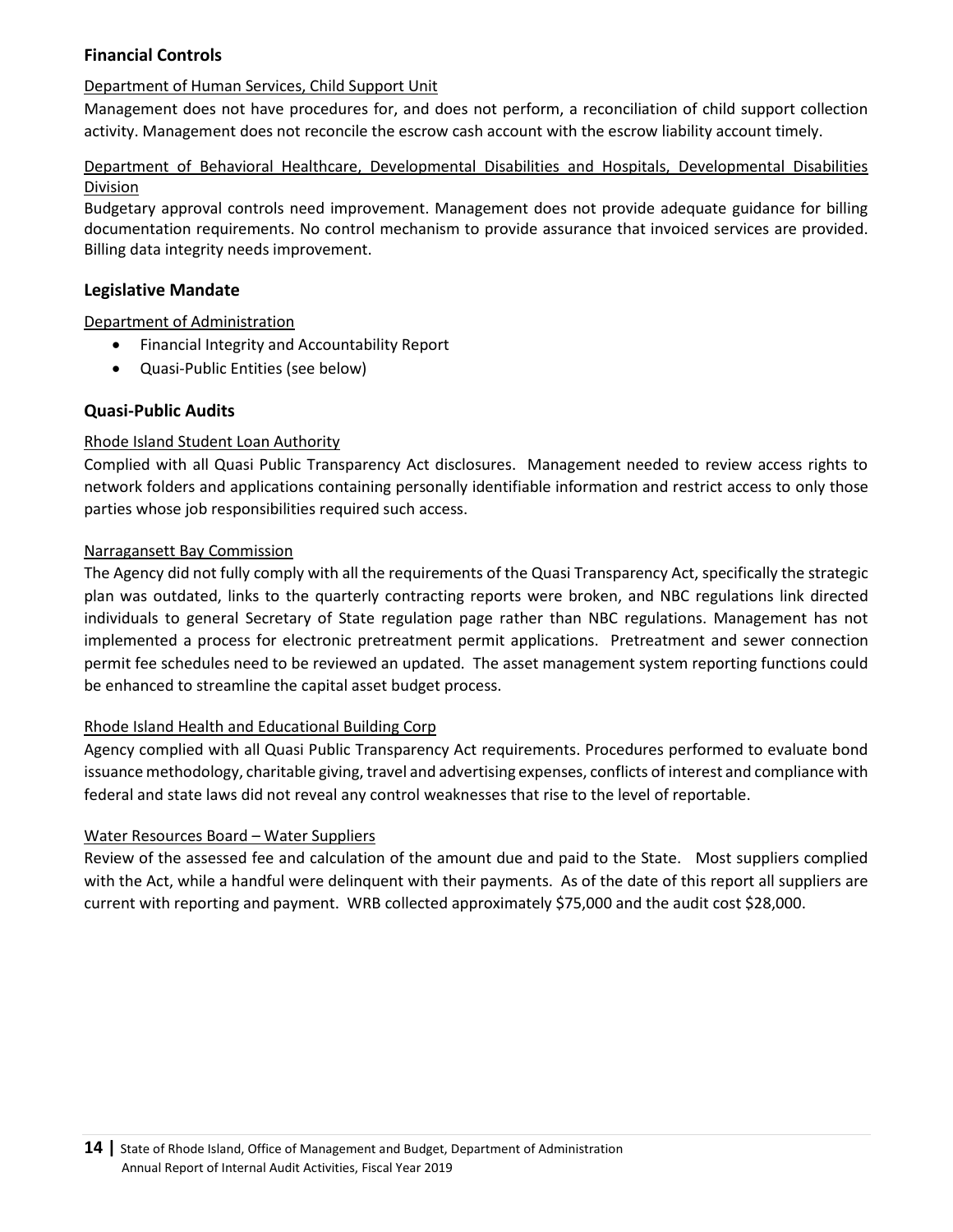# **Vendor Compliance Audits**

A brief discussion of the general findings of the vendor audits follows.

#### AECOM

The vendor performed work without authorized contract addenda, submitted payments to their subconsultants after the period required by federal regulations and/or the terms of the applicable contract, submitted invoices to RIDOT untimely and in a manner inconsistent with contract terms, and included an hourly rate greater than the authorized limit in their billings. OIA recommended \$3,617 be reimbursed to RIDOT from the vendor.

#### Automated Health Systems, Inc.

Informal agreements between the State and the vendor were made to redefine the information to be submitted by the vendor without changing the contractual terms. The vendor did not comply with its quality assurance system as required per contract terms.

#### Groden Center

The vendor did not adhere to the terms of the contract regarding the recording of receipts and segregation of expenditures, submitted invoices late to DCYF, billed for more children than allowed by contract terms, submitted license renewal applications late, and did not comply with reporting requirements. Additionally, employee qualification, licensing, and training requirements were not enforced and less than the required staff to client (child) ratio was noted. Questioned costs of \$58,323 and disallowed costs of \$3,522 were found as a result of this audit. The OIA recommended reimbursement to DCYF of the disallowed costs by the vendor and for DCYF and the vendor to reach an agreement regarding the questioned costs. The OIA also found that DCYF authorized additional funding to the vendor at the end of the original contract without requiring the vendor to calculate the amount of unexpended funds, which the OIA calculated to be approximately \$168,465. The contract terms require the return of any unexpended funds to the department. It was recommended that DCYF establish a policy regarding how and when they will enforce this requirement.

# Blackstone Valley Youth and Family Collaborative, Inc.

The vendor did not comply with reporting requirements, maintained inaccurate and incomplete youth files, had payroll expenses which did not align with the contract cost proposal, and did not comply with contract terms regarding segregation of funds and other fiscal terms. OIA found \$123,807 in questioned costs, \$70,032 in disallowed costs, and \$13,518 in unexpended funds at the end of the contract period. The OIA recommended reimbursement to DCYF of the disallowed costs & unexpended funds by the vendor and for DCYF and the vendor to reach an agreement regarding the questioned costs.

# Indirect Cost Reviews – Department of Transportation Architecture and Engineering Vendors

The OIA is responsible for the completion of the annual review of the calculated Indirect Cost rates submitted to the Department of Transportation by architecture and engineering vendors. 67 ICR Reviews were completed in FY 2019. See the list below for the consultants reviewed:

| <b>AECOM Technical Services, Inc.</b>              | Gordon R. Archibald, Inc.                            |
|----------------------------------------------------|------------------------------------------------------|
| AI Engineers, Inc.                                 | GZA GeoEnvironmental, Inc. (2 ICRs: FY17 & FY18)     |
| Alta Planning + Design                             | Green Int'l Affiliates, Inc. (2 ICRs: FY17 & FY18)   |
| <b>Applied Bio-Systems</b>                         | Haley & Aldrich, Inc.                                |
| ARCADIS U.S., Inc.                                 | HRV Conformance Verification Associates              |
| Archaeological & Historical Services, Inc. (a.k.a. | Jacobs Engineering Group, Inc./ Buildings &          |
| AHS, Inc.)                                         | Infrastructure America Design, A Business Unit of    |
|                                                    | Jacobs Engineering Group, Inc. (2 ICRs: FY17 & FY18) |

**15 |** State of Rhode Island, Office of Management and Budget, Department of Administration Annual Report of Internal Audit Activities, Fiscal Year 2019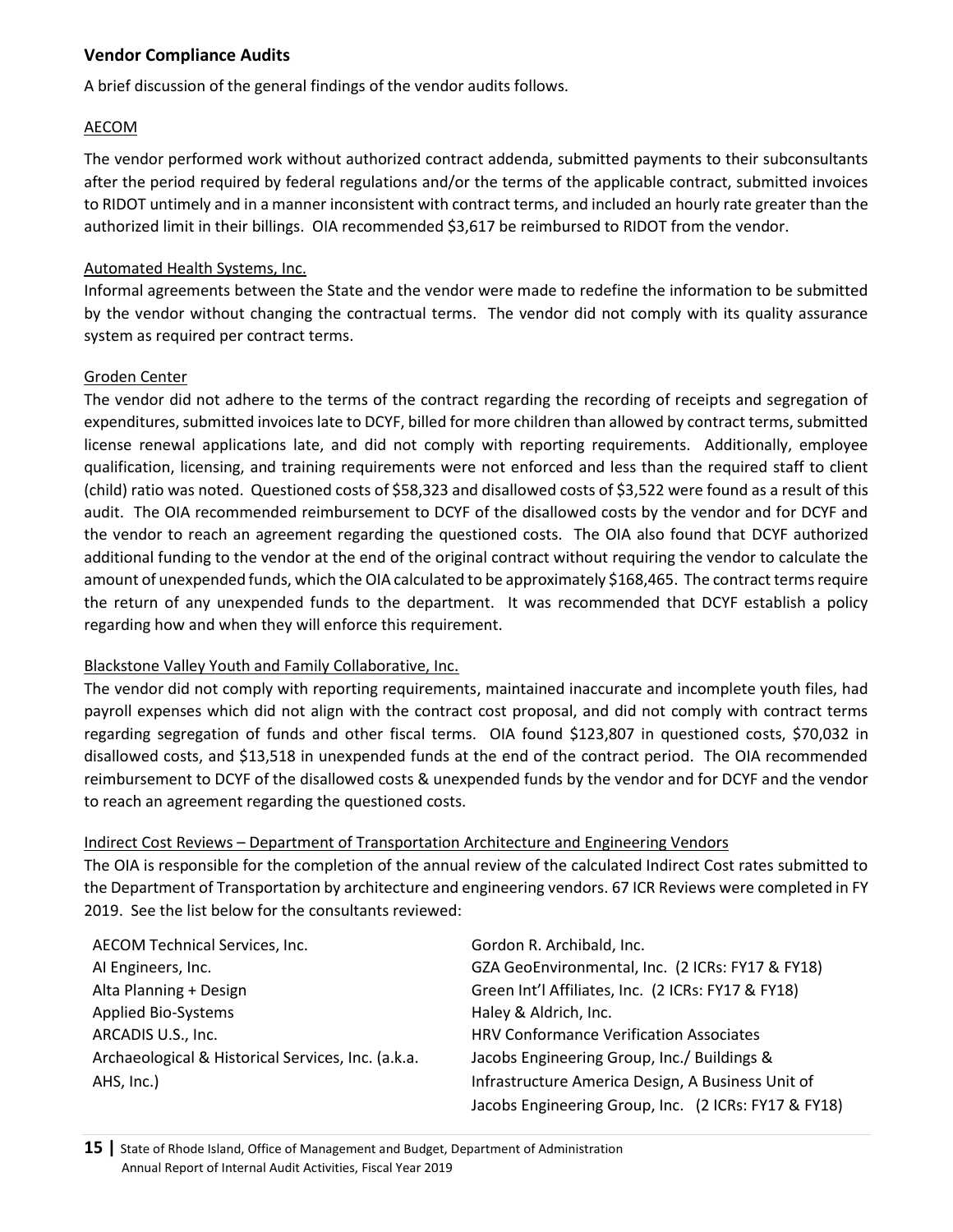Atane Engineers, Architects, And Land Surveyors, Beta Group, Inc. (formerly Beta Engineering, Inc.)-BL Companies, Inc. Bryant Associates, Inc. The McMahon Associates (prime) (2 ICRs: FY17 & FY18) Cambridge Systematics **Modieski and Masters, Inc.** (2 ICRs: FY17 & FY18) Caputo & Wick, Ltd. (2 ICRs: FY17 & FY18) Nobis Engineering, Inc. **CDM Smith Pare Corporation** CDR Maguire, Inc. {a.k.a. Magure Group, Inc.} Parsons/Parsons Trans. Group, Inc. CME Associates, Inc. and Affiliated Companies Paul B. Aldinger & Assoc., Inc. (sub) Collins Engineers, Inc. **Prime AE Group, Inc.** Prime AE Group, Inc. Commonwealth Engineers & Consultants, Inc. Public Archaeology Laboratory, Inc. Crossman Corporation **RA Cataldo & Associates, Inc. RA Cataldo & Associates**, Inc. Dewberry Engineers, Inc. The Communist Communist Rachel Moran Engineering, Inc. Dewberry Engineers, Inc. and Dewberry Consultants, LLC ECC Corporation **Steere Engineering, Inc.** Fay, Spofford & Thorndike, Inc. And Fay, Spofford & Thorndike, LLC {combined ICR reported} Fitzgerald & Halliday, Inc. Tighe & Bond, Inc. Freeman Companies Toole Design Group Fuss & O'Neill, Inc. (2 ICRs: FY17 & FY18) TranSystems (formerly Lichtenstein) Garofalo & Assoc., Inc. Turino Group Inc. (formerly Plexus Corp.) Gill Engineering Associates, Inc. (2 ICRs: FY17 & FY18) Vanasse Hangen Brustlin, Inc.

KCI Technologies, Inc. Louis Berger U.S., Inc. Martinez Couch & Associates, LLC BSC Group, Inc. **Michael Baker International, Inc. (2 ICRs: FY16 & FY17)** Michael Baker International, Inc. (2 ICRs: FY16 & FY17) Stantec Consulting Services, Inc.

Stump/Hausman Partnership

WSP USA, Inc.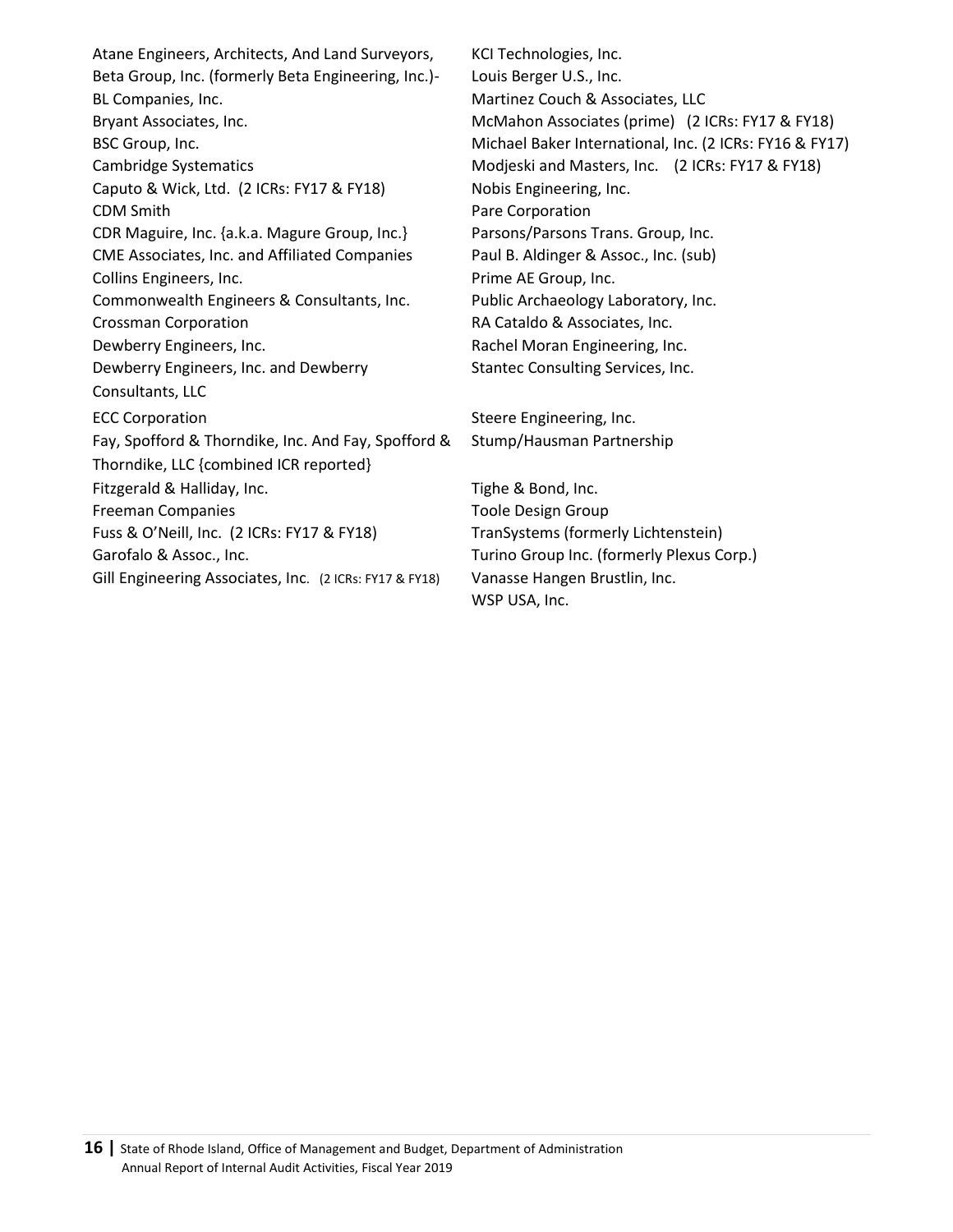#### <span id="page-17-0"></span>**Performance Unit**

Proposed Fiscal Year 2020 Audit Plan was developed through the OIA's annual risk assessment as well as followup meetings with agency management

The total universe is 41 state agencies and 18 quasi-public agencies. In accordance with RIGL 42-155, every 5 years each quasi-public agency is subject to a performance audit. The proposed audit plan below includes the scheduled 5 quasi-public agency audits (27%) as well as audit coverage in 8 of the 41 state agencies (approximately 20%). However, the expanse of each state agency is such that no one performance audit addresses all applicable agency risks.

| Performance Audit Unit: Annual Plan                    |                                                |                    |                |       |                                                                 |
|--------------------------------------------------------|------------------------------------------------|--------------------|----------------|-------|-----------------------------------------------------------------|
| Agency                                                 | Division/Program/Process                       | <b>Risk Rating</b> | Quarter        | Hours | Comments                                                        |
|                                                        |                                                |                    |                |       | Financial Administration of representative payee account.       |
|                                                        |                                                |                    |                |       | Issue presented in FY19 which led to audit of RICLAS. Volume    |
|                                                        |                                                |                    |                |       | of issues identified in RICLAS audit results in review of       |
| <b>DEPARTMENT OF HUMAN SERVICES</b>                    | Veterans Home                                  | 4.00               | Q1             | 800   | remaining representative payee accounts in state                |
| DEPARTMENT OF LABOR AND TRAINING                       | Workforce Regulation & Safety                  | 3.73               | Q1             | 800   | Carryover from FY 19                                            |
|                                                        |                                                |                    |                |       | Settlement Funds-Audit was requested; total funds on hand       |
|                                                        |                                                |                    |                |       | for this account is approximately \$6.6 million according to AG |
| <b>DEPARTMENT OF ATTORNEY GENERAL</b>                  | <b>Restricted Receipt Account</b>              | 2.81               | Q1             | 1200  | office                                                          |
| DEPARTMENT OF CORRECTIONS                              | Rehabilitative Services                        | 3.89               | Q <sub>2</sub> | 1200  | Review of the Educational Unit                                  |
|                                                        |                                                |                    |                |       | Review of organizational structure of financial management      |
|                                                        |                                                |                    |                |       | and any associated components identified during agency risk     |
| DEPARTMENT OF ENVIRONMENTAL MANAGEMENT                 | <b>Financial Management</b>                    | 3.39               | Q <sub>3</sub> | 1200  | assessment                                                      |
|                                                        |                                                |                    |                |       | The audit was scheduled for FY 19 but as a result of system     |
| DEPARTMENT OF BUSINESS REGULATION                      | Building, Design, and Fire Professionals       | 2.57               | Q4             | 1200  | and process changes the audit was moved to FY 20.               |
|                                                        |                                                |                    |                |       | Programmatic Audit inclusive of: evaluation of program          |
|                                                        |                                                |                    |                |       | improvements, wait times, community coordination, follow        |
| DEPARTMENT OF CHILDREN, YOUTH, AND FAMILIES            | Foster Care Program                            | 3.26               | Q <sub>3</sub> | 1200  | up reviews, etc.                                                |
| DEPARTMENT OF BEHAVIORAL HEALTHCARE,                   |                                                |                    |                |       | Authorization, approval and assignments- scheduling &           |
| DEVELOPMENTAL DISABILITIES AND HOSPITALS               | Hospital & Community System Support            | 4.14               | Q4             | 1200  | overtime                                                        |
|                                                        | <b>Mandated Audit Assignments</b>              |                    |                |       |                                                                 |
| <b>QUASI - AIRPORT CORPORATION</b>                     | On-site and off-site Concessionary Revenue     | n/a                | Q <sub>2</sub> | 800   | Dedicated OIA staff to perform portion of fieldwrok             |
| <b>QUASI OVERSIGHT- RI HOUSING &amp; MORTGAGE</b>      |                                                |                    |                |       |                                                                 |
| <b>FINANCE CORP</b>                                    | Risk Sharing Multifamily loan program          | n/a                | Q1             | 50    | Oversight of external audit firm                                |
|                                                        | RI Small business loan fund, RI industrial-    |                    |                |       |                                                                 |
|                                                        | recreational building authority, RI Industrial |                    |                |       |                                                                 |
| QUASI OVERSIGHT- COMMERCE RI ENTITIES                  | <b>Facilities Corp</b>                         | n/a                | Q1             | 50    | Oversight of external audit firm                                |
|                                                        | Food Warehouse, Correctional Industries,       |                    |                |       |                                                                 |
| <b>INTERNAL SERVICE FUND INVENTORIES</b>               | Postage, & Gas                                 | n/a                | Q1             | 250   |                                                                 |
| <b>FINANCIAL INTEGRITY &amp; ACCOUNTABILITY SURVEY</b> | <b>State &amp; Quasi-Public Entities</b>       | n/a                | Q2             | 100   |                                                                 |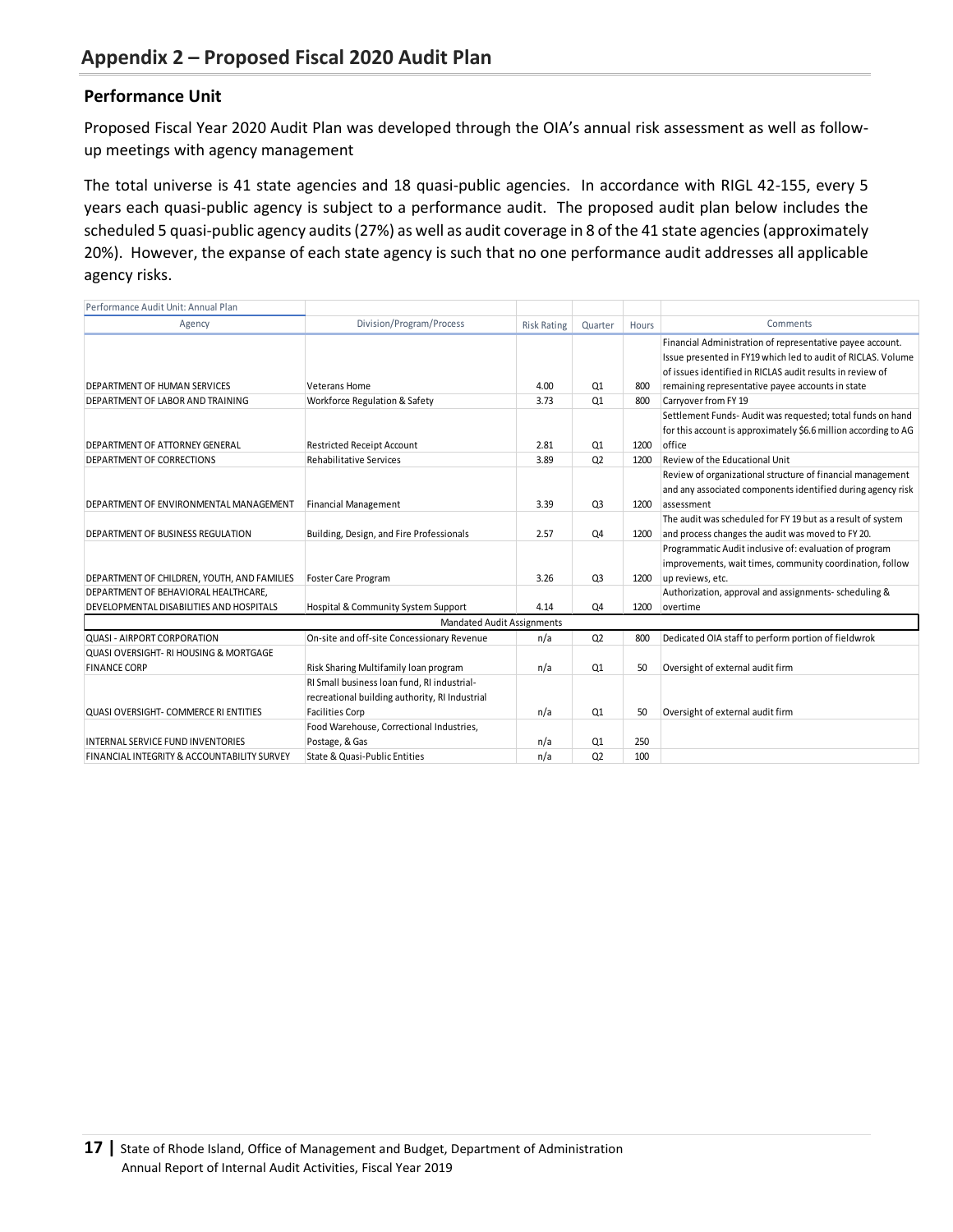Proposed Fiscal Year 2020 DOT Architecture and engineering vendor audits plan as mandated by our federal partner. Of the total 37 Architectural and Engineering firms contracted with RIDOT, we are proposing to audit the 3 highest risk companies.

| <b>Vendor Name</b>                            | <b>FY18</b>                           | FY19 YTD 6-17-19            |                                 |                          |                          |                |                 |                 |                 |                     |
|-----------------------------------------------|---------------------------------------|-----------------------------|---------------------------------|--------------------------|--------------------------|----------------|-----------------|-----------------|-----------------|---------------------|
|                                               | 070                                   | 070                         |                                 |                          | <b>ICR Risk Rating</b>   |                |                 |                 |                 |                     |
|                                               | Transportation,                       | Transportation,             | Increase/Decrease % Change      |                          | FY2015                   | FY2016         | FY2017          | FY2018          | <b>Selected</b> | <b>Last Audited</b> |
|                                               | Department Of                         | <b>Department Of</b>        |                                 |                          |                          |                |                 |                 | for Review      | by OIA or           |
|                                               |                                       |                             |                                 |                          |                          |                |                 |                 | FY 2020         | <b>DOT External</b> |
|                                               |                                       |                             |                                 |                          |                          |                |                 |                 |                 | <b>Audit</b>        |
|                                               |                                       |                             | $\mathbf{v}$                    | $\overline{\phantom{a}}$ | $\overline{\phantom{a}}$ | $\rightarrow$  |                 |                 |                 | $\mathbf{v}$        |
| VANASSE HANGEN BRUSTLIN INC                   | \$7,222,925.36                        | \$6,282,295.02              | (940, 630.34)<br>\$             | $-15%$                   | <b>HIGH</b>              | LOW            | LOW             |                 | No              | Feb-15              |
| TRANSYSTEMS CORPORATION                       | \$4,403,501.11                        | \$5,832,323.82              | S<br>1,428,822.71               | 24%                      | LOW                      | LOW            | LOW             | LOW             | Yes             |                     |
| AECOM TECHNICAL SERVICES INC                  | \$4.693.155.03                        | \$3,951,923.65              | \$<br>(741, 231.38)             | $-19%$                   | LOW                      | <b>HIGH</b>    | LOW             | LOW             | <b>No</b>       | May-19              |
| LOUIS BERGER GROUP INC. THE                   | \$<br>826.584.68                      | \$3.578.735.09              | \$.<br>2.752.150.41             | 77%                      | <b>MODERATE</b>          | <b>HIGH</b>    | <b>HIGH</b>     | LOW             | <b>No</b>       | <b>Dec-15</b>       |
| COMMONWEALTH ENGINEERS & CONSULTANTS INC      | \$4,041,340.08                        | \$3,449,440.28              | \$<br>(591, 899.80)             | $-17%$                   | LOW                      | LOW            | LOW             |                 | No              | Apr-16              |
| PARE CORPORATION                              | \$1,222,996.59                        | \$2,573,279.78              | <b>S</b><br>1,350,283.19        | 52%                      | LOW                      | <b>HIGH</b>    | <b>MODERATE</b> |                 | No              | Apr-17              |
| WSP USA BUILDINGS INC                         | \$ 3,195,551.92                       | \$2,686,636.46              | \$<br>(508, 915.46)             | $-19%$                   | <b>IODERATI</b>          | LOW            | LOW             |                 | Yes             |                     |
| GORDON R ARCHIBALD INC PROFESSIONAL ENGINEERS | \$2,692,653.80                        | \$2,392,871.88              | $\mathfrak{s}$<br>(299, 781.92) | $-13%$                   | LOW                      | LOW            | LOW             | LOW             | No              | Mar-18              |
| R A CATALDO & ASSOCIATES INC                  | \$1.231.048.16                        | \$2.218.882.20              | S<br>987.834.04                 | 45%                      | <b>HIGH</b>              | <b>HIGH</b>    | <b>AODERATE</b> | <b>MODERATE</b> | <b>No</b>       | May-16              |
| JACOBS ENGINEERING GROUP INC                  | \$3,533,947.22                        | \$2,046,833.29              | \$(1,487,113.93)                | $-73%$                   | LOW                      | <b>HIGH</b>    | LOW             | LOW             | No              | May-18              |
| CME ASSOCIATES INC                            | \$3,993,731.97                        | \$1,966,104.00              | \$ (2,027,627.97)               | $-103%$                  |                          |                | <b>MODERATE</b> |                 | Yes             |                     |
| <b>COLLINS ENGINEERS INC</b>                  | $$2,288,839.92$ $$1,923,861.18$       |                             | \$<br>(364, 978.74)             | $-19%$                   |                          |                | LOW             |                 | No              |                     |
| ATANE ENGINEERS PC                            | \$2,082,578.83                        | \$1,572,763.44              | <sup>\$</sup><br>(509, 815.39)  | $-32%$                   | LOW                      | <b>HIGH</b>    | <b>HIGH</b>     |                 | <b>No</b>       |                     |
| MICHAEL BAKER ENGINEERING INC                 | \$2,134,075.14                        | \$1,736,900.35              | <sup>\$</sup><br>(397, 174.79)  | $-23%$                   |                          | LOW            | LOW             |                 | <b>No</b>       |                     |
| <b>BETA GROUP INC</b>                         | \$2.757.864.87                        | \$1,388,550.45              | \$(1,369,314.42)                | $-99%$                   | LOW                      | LOW            | LOW             | LOW             | <b>No</b>       | Apr-15              |
| AI ENGINEERS INC                              | $$1,641,495.38 \mid $1,240,644.21$    |                             | \$<br>(400, 851.17)             | $-32%$                   | LOW                      | LOW            | LOW             |                 | No              |                     |
| <b>CDR MAGUIRE INC</b>                        | \$1.346,261.90                        | \$1,218,481.57              | \$<br>(127.780.33)              | $-10%$                   | LOW                      | LOW            | LOW             |                 | <b>No</b>       | Jun-17              |
| <b>GM2 ASSOCIATES INC</b>                     | \$1,380,215.79                        | \$1,196,110.84              | <sup>\$</sup><br>(184, 104.95)  | $-15%$                   | <b>HIGH</b>              | LOW            | <b>HIGH</b>     |                 | <b>No</b>       |                     |
| <b>CDM SMITH INC</b>                          | \$1,927,322.37                        | \$1,040,730.88              | <sup>\$</sup><br>(886, 591.49)  | $-85%$                   | <b>HIGH</b>              | LOW            |                 |                 | No              |                     |
| <b>FUSS &amp; ONEILL INC</b>                  | \$<br>385.414.91                      | $\mathfrak s$<br>971,329.03 | <b>S</b><br>585,914.12          | 60%                      | LOW                      | <b>HIGH</b>    | LOW             | LOW             | <b>No</b>       |                     |
| MCMAHON ASSOCIATES INC                        | \$1,114,077.02                        | \$<br>866,905.25            | \$<br>(247, 171.77)             | $-29%$                   | LOW                      | LOW            | LOW             | LOW             | No              |                     |
| <b>CROSSMAN CORPORATION</b>                   | \$<br>852,105.40                      | \$<br>655,816.72            | \$<br>(196, 288.68)             | $-30%$                   | LOW                      | LOW            | LOW             | <b>MODERATI</b> | No              | May-16              |
| <b>GREEN INTERNATIONAL AFFILIATES INC</b>     | 1,627,404.96<br>\$                    | \$<br>592,612.59            | \$ (1,034,792.37)               | $-175%$                  | <b>IODERATE</b>          | LOW            | LOW             | LOW             | <b>No</b>       | Nov-15              |
| LEDGE LIGHT TECHNOLOGIES INC                  | \$<br>624,773,19                      | \$<br>581.525.04            | <sup>\$</sup><br>(43.248.15)    | $-7%$                    | <b>HIGH</b>              |                |                 |                 | <b>No</b>       | Apr-15              |
| WOONASQUATUCKET RIVER WATERSHED COUNCIL       | \$<br>485.304.20                      | S.<br>495.527.47            | \$<br>10.223.27                 | 2%                       | <b>HIGH</b>              | <b>HIGH</b>    |                 |                 | <b>No</b>       |                     |
| STEERE ENGINEERING INC                        | $\overline{\mathbf{s}}$<br>994,756.46 | S.<br>388,453.40            | <b>S</b><br>(606, 303.06)       | $-156%$                  | <b>MODERATE</b>          | LOW            | LOW             | LOW             | <b>No</b>       |                     |
| <b>CAPUTO &amp; WICK LTD</b>                  | \$<br>67,786.30                       | \$<br>373,938.53            | \$<br>306, 152.23               | 82%                      | <b>1ODERATE</b>          | <b>MODERAT</b> | <b>MODERATE</b> | <b>MODERATI</b> | No              |                     |
| <b>GAROFALO &amp; ASSOCIATES INC</b>          | $\mathbb{S}$<br>168.197.75            | \$<br>244.890.72            | 76,692.97<br>$\mathbf{s}$       | 31%                      | LOW                      | LOW            | LOW             |                 | No              | Apr-16              |
| PUBLIC ARCHAEOLOGY LABORATORY INC THE         | $\mathbb{S}$<br>273.609.84            | S.<br>231.909.94            | \$<br>(41.699.90)               | $-18%$                   | <b>AODERATE</b>          | <b>HIGH</b>    | <b>MODERATE</b> | <b>MODERATE</b> | <b>No</b>       |                     |
| <b>BRYANT ASSOCIATES</b>                      | $\mathbb{S}$<br>122.188.40            | \$<br>224.136.79            | 101.948.39<br>-S                | 45%                      | LOW                      | LOW            | LOW             |                 | <b>No</b>       | Jan-15              |
| PARSONS TRANSPORTATION GROUP INC              | \$<br>421,855.16                      | \$<br>189,665.81            | <sup>\$</sup><br>(232, 189.35)  | $-122%$                  | LOW                      | LOW            | LOW             | LOW             | <b>No</b>       | Sep-15              |
| <b>BL COMPANIES INC</b>                       | \$<br>$3,680.00$ \$                   | 177,497.21                  | \$<br>173.817.21                | 98%                      |                          |                | LOW             |                 | <b>No</b>       |                     |
| PRIME AE GROUP INC                            | \$<br>244,115.91                      | \$<br>89,895.53             | \$<br>(154, 220.38)             | $-172%$                  | LOW                      | LOW            | LOW             | LOW             | <b>No</b>       | May-16              |
| TRAFINFO COMMUNICATIONS INC                   | \$<br>65,000.00                       | \$<br>58,500.00             | \$<br>(6,500.00)                | $-11%$                   | <b>MODERATE</b>          | <b>HIGH</b>    | <b>MODERATE</b> |                 | <b>No</b>       |                     |
| HRV CONFORMANCE VERIFICATION ASSOCIATES INC   | $\overline{50}$                       | \$<br>33,372.00             | $\mathbf{s}$<br>33,372.00       | 100%                     |                          |                |                 | LOW             | No              |                     |
| TURINO GROUP INC                              | \$<br>972,444.00                      | \$<br>9,100.00              | <b>S</b><br>(963, 344.00)       | -10586%                  | <b>MODERATE</b>          | <b>MODERAT</b> | <b>MODERATE</b> |                 | <b>No</b>       | Feb-18              |
| <b>BSC GROUP INC</b>                          | $\overline{\mathcal{S}}$<br>7,326.00  | Ŝ.<br>4.613.60              | <sup>\$</sup><br>(2,712.40)     | $-59%$                   |                          |                | LOW             |                 | <b>No</b>       |                     |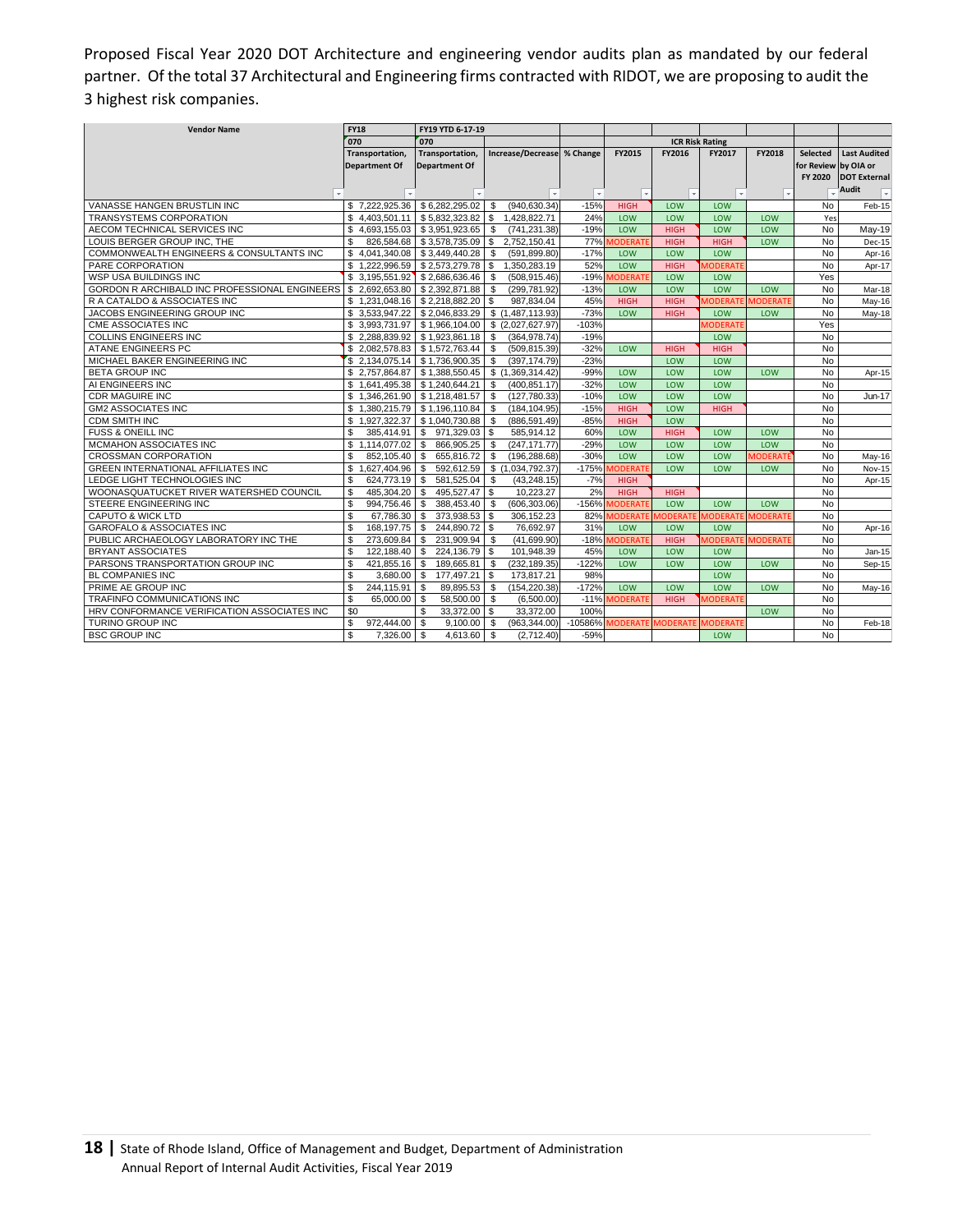# <span id="page-19-0"></span>**Background**

During FY 19 our budget target was \$9.6M. This amount was reduced to \$3.2M in the Governor's recommended budget.<sup>3</sup> The details below discuss the activities to meet the \$3.2M target and the work accomplished since the November estimating conference.

During the first three quarters of the fiscal year the fraud team dedicated an estimated 8,000 hours to data analytics and case investigations. As part of this effort OIA employs two data analysts whose primary responsibility is to find fraudulent behavior patterns. While performing this work we often discover issues whereby individuals are receiving benefits that do not meet all the eligibility requirements for the program*.* A memorandum of understanding between the Office of Health and Human Services (OHHS), Department of Human Services (DHS) and Office of Internal Audit (OIA) defines the roles, responsibilities and processes of our fraud work. The agreement executed March 21, 2019, requires regularly scheduled communications and decisions amongst the participating agencies to continue the velocity of the fraud work.

There are two ways savings are achieved. The most direct is recouping funds. This category occurs mostly with criminal cases or direct legal settlements. Typically, the amounts are relatively small. In addition, individuals can be disqualified from receiving future benefits for a period determined by the court or federal regulation. The period of disqualification can range from one year (1<sup>st</sup> offense), two years (2<sup>nd</sup> offense), permanent (3<sup>rd</sup> offense) or ten years for receiving benefits in two states (also known as the PARIS Match) if the act was intentional. Disqualifications can result from changing circumstances that were not disclosed to the agency or failed to be identified through normal procedures. The disqualification results in cost avoidance savings that manifest in lower caseloads. This analysis uses the date of disqualification through the next Caseload Estimating Conference date as cost avoidance savings against our target to avoid duplication in the accounting for the savings. The information below discusses the achievement based upon activity and parsed by category and program.

# **Direct Recoupment of Funds through Third Quarter FY 19**

#### **CRIMINAL - ARRESTS**

 $\overline{a}$ 

We continue to collaborate with the RI State Police and Attorney General; to date we have pursued criminal charges for fraudulently obtaining benefits from a federal program. Below is a summary of these actions.

| # Arrested | Program              | \$ Charged |
|------------|----------------------|------------|
|            | Childcare Assistance | 60,214     |
|            | <b>RI Works</b>      | 16,484     |
| 146        | <b>SNAP</b>          | \$619,675  |

Total amount of general revenue savings: \$ 280,300; of this amount \$2,337 has been collected through the court system.

<sup>&</sup>lt;sup>3</sup> FY18 revenue target was \$7.2M per the Governor's recommended budget. This amount was primarily comprised of savings and recoupments generated from matching the death file to the beneficiary recipient information.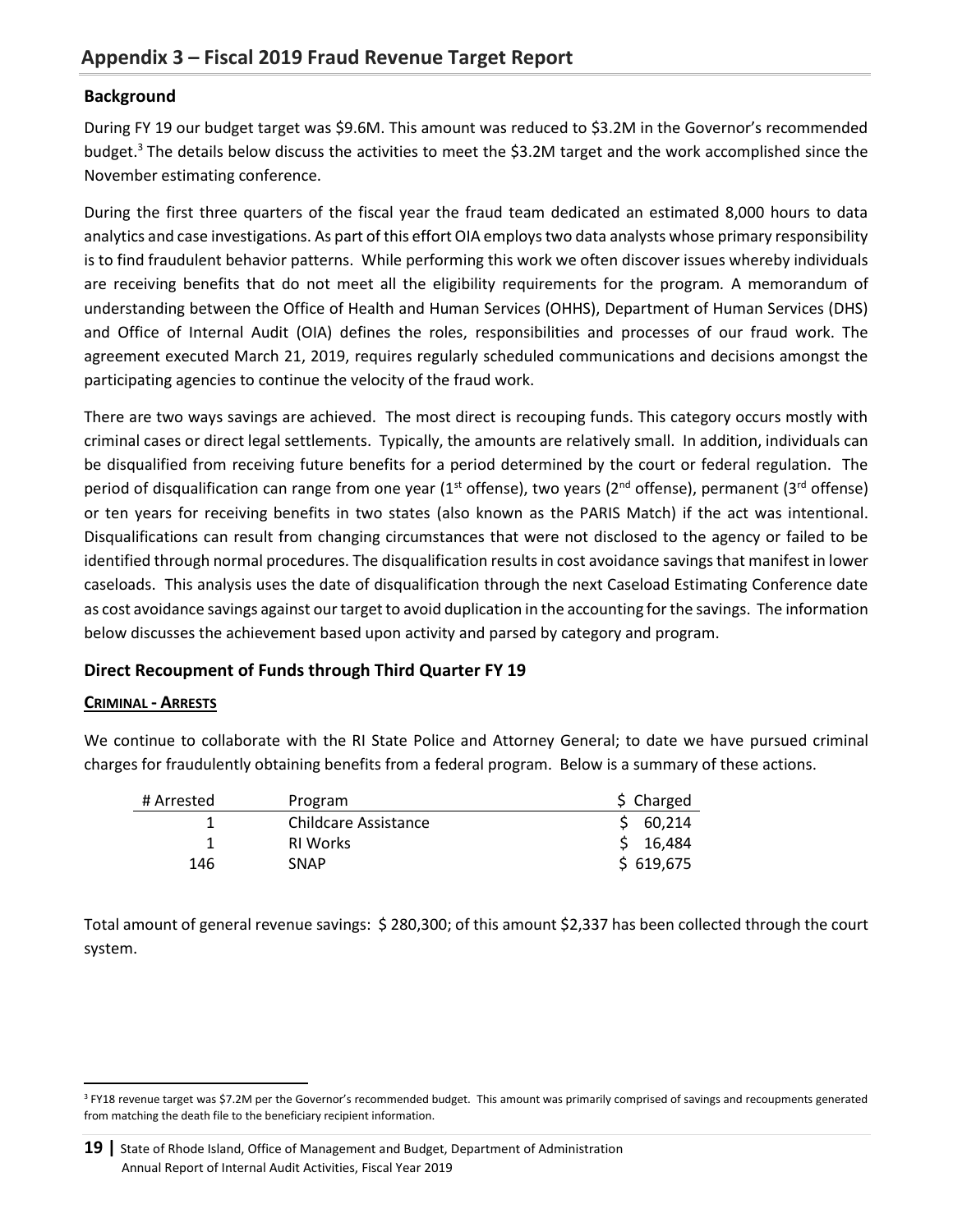### **CIVIL - ADMINISTRATIVE HEARING**

When the case does not rise to a level to allow for criminal prosecution, we utilize the existing Administrative Hearing Process at DHS to pursue the case civilly. Below is a summary of these actions.

| # Cases | Program     | \$ Ordered for Repayment | Years Disqualified |
|---------|-------------|--------------------------|--------------------|
| -39     | <b>SNAP</b> | \$70.826                 | 1 year             |
|         | DCYF Vendor | \$220,029                |                    |

Total general revenue savings towards target: \$244,818; of this amount \$0 has been collected. FNS has prohibited DHS to establish claims for repayment. Until this FNS removes the moratorium, DHS is unable to collect funds for SNAP amounts due.

#### **AGENCY AND HOUSEHOLD ERROR – REFERRED TO DHS CCRU**

During our investigative work we discover eligibility issues that are a result of agency or applicant error and do not rise to a level requiring fraud investigatory work. These cases are referred to the DHS collections unit for repayment of the overpaid benefit. The information below summarizes the cases referred to DHS collections during this fiscal year. It is important to note the DHS collections unit is prohibited by the federal Department of Agriculture to establish and take affirmative action for cases related to SNAP beneficiaries.

| # Cases | Program         | \$ Identified |
|---------|-----------------|---------------|
|         | <b>RI Works</b> | \$19,360      |
| 57      | SNAP            | \$86,615      |

Total general revenue savings to target: \$49,675; of this amount \$0 has been collected. FNS has prohibited DHS to establish claims for repayment. Until FNS removes this moratorium, DHS is unable to collect funds for SNAP overpayments.

# **COST AVOIDANCE SAVINGS THROUGH THIRD QUARTER FY19**

The following are the program termination of benefits. The over income limit or PARIS match cases are in the process of being closed by DHS/OHHS via system technology. The methodology for the cost avoidance savings is discussed in case load estimating conference testimony. The process for this methodology is explained within the memorandum of understanding between DHS, OHHS, and OIA. Like the process for disqualification, we have used the date the eligibility is turned off through the next Caseload Estimating Conference date as cost avoidance savings against our target.

| Program/Category                                               | # Identified |                |     | \$Identified #Closed Cost Avoidance |
|----------------------------------------------------------------|--------------|----------------|-----|-------------------------------------|
| Medicaid - PARIS <sup>4</sup> /Two state benefits <sup>5</sup> | 2604         | $$6,359,000^6$ | 274 | \$600,000                           |
| Child Care Assistance/Over Income Limit 2 48                   |              | \$ 57.600      |     |                                     |
| SNAP - PARIS/Two state benefits                                | TBD          | \$1,129,404    |     |                                     |

Total general revenue savings through cost avoidance: \$ 200,000<sup>7</sup>

<sup>5</sup> Two state benefit analytics use RI Bridges and non-RI Bridges information and is not included in case load estimating.

 $\overline{\phantom{a}}$ 

<sup>4</sup> The PARIS match will be accounted for in future case load estimating conferences as the system functionality is part of operations of RI Bridges.

<sup>6</sup> This amount is estimated by taking a \$407 PMPM for six months x # identified.

<sup>&</sup>lt;sup>7</sup> Based on the associated FMAPs for these populations, total general revenue cost avoidance that is incorporated into the trends.

**<sup>20</sup> |** State of Rhode Island, Office of Management and Budget, Department of Administration Annual Report of Internal Audit Activities, Fiscal Year 2019